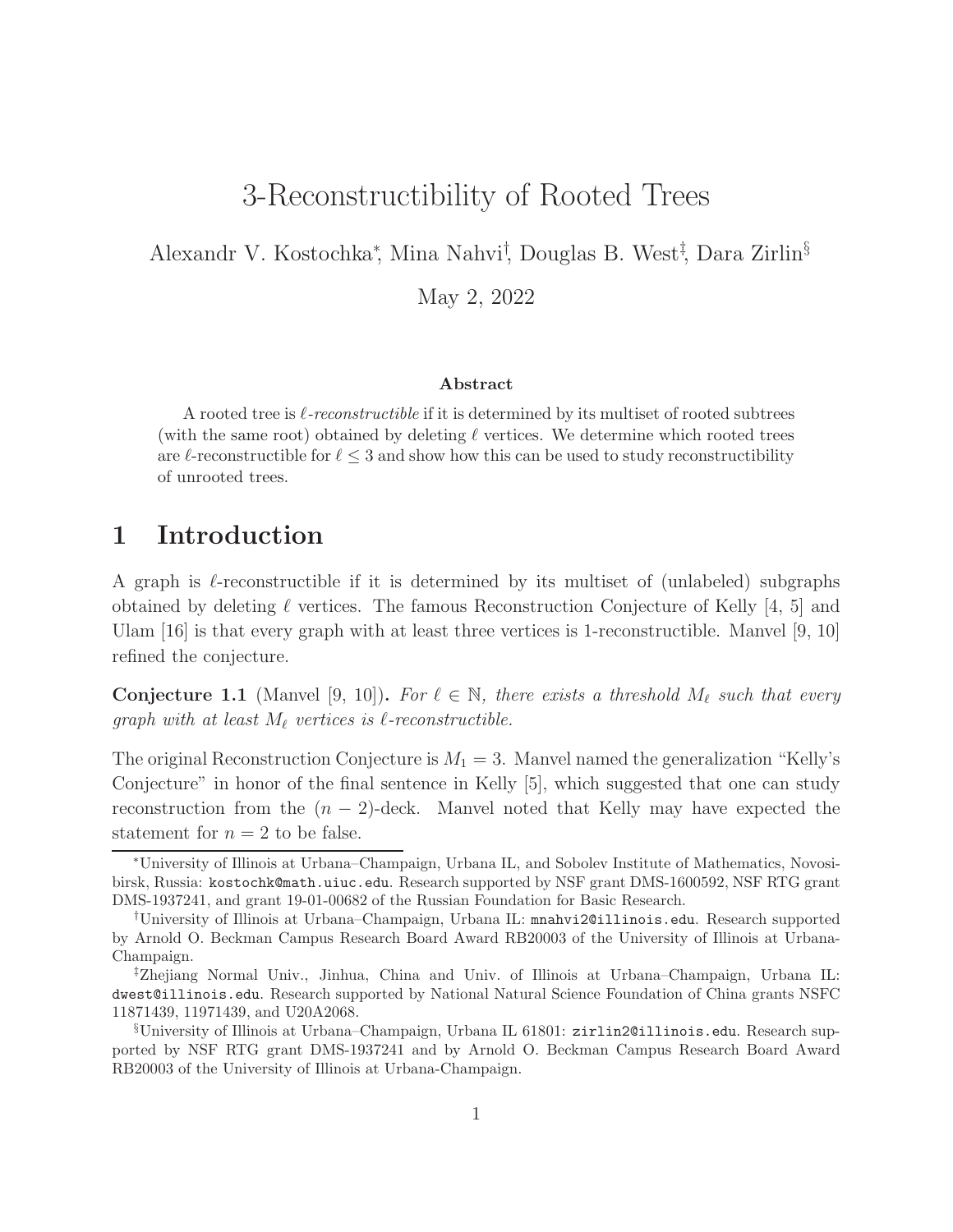When discussing  $\ell$ -reconstructibility, the multiset of subgraphs of an *n*-vertex graph G obtained by deleting  $\ell$  vertices is called the  $(n - \ell)$ -deck or simply the deck of G, denoted  $\mathcal{D}_{n-\ell}(G)$ . We are given only the isomorphism class of each subgraph and do not know which vertices were deleted. The resulting  $\binom{n}{k}$  $\binom{n}{\ell}$  subgraphs are called the *cards* of the deck. For an *n*vertex graph G, being  $\ell$ -reconstructible means that no other graph has the same  $(n-\ell)$ -deck as G, or  $\mathcal{D}_{n-\ell}(G) = \mathcal{D}_{n-\ell}(H)$  implies  $G \cong H$ .

The elementary observation that motivates the extension from 1-reconstructibility to  $\ell$ -reconstructibility is the following.

**Observation 1.2.** For any graph G, the k-deck  $\mathcal{D}_k(G)$  determines the  $(k-1)$ -deck  $\mathcal{D}_{k-1}(G)$ .

*Proof.* Each card in  $\mathcal{D}_{k-1}(G)$  appears in exactly  $|V(G)| - k + 1$  cards in  $\mathcal{D}_k(G)$ . □

Thus every graph that is  $\ell$ -reconstructible is also  $(\ell-1)$ -reconstructible, and the goal is to determine for each graph G the maximum  $\ell$  such that G is  $\ell$ -reconstructible, which we may call its maximum reconstructibility.

Nýdl [13] proved that  $M_{\ell}$  in Conjecture 1.1 grows superlinearly in  $\ell$ , if it exists. For some restricted families, existence of a threshold is known. According to Nýdl [14], Bondy and Hemminger [1] mentioned a preprint of Giles proving that sufficiently large trees are  $\ell$ -reconstructible, but this was apparently never published. Recently, Groenland, Johnston, Scott, and Tan  $\lbrack 3\rbrack$  proved that *n*-vertex trees are reconstructible from their *k*-decks when  $k \geq \frac{8}{9}$  $\frac{8}{9}n + \frac{4}{9}$ 9  $\sqrt{8n+5}+1$ . This implies that *n*-vertex trees are  $\ell$ -reconstructible when  $n \geq$  $9\ell + 24\sqrt{2\ell} + o(\sqrt{\ell})$ . For  $k = n - 3$ , the general result reduces to *n*-vertex trees being reconstructible from their  $(n-3)$ -decks when  $n \geq 194$ .

A smaller threshold for  $\ell$ -reconstructibility of trees is conjectured. N $\acute{y}$ dl [12] conjectured that trees with at least  $2\ell+1$  vertices are *weakly*  $\ell$ *-reconstructible*, meaning that no two such n-vertex trees have the same  $(n - \ell)$ -deck. Groenland et al. [3] found one counterexample by computer, consisting of two 13-vertex trees with the same 7-deck. Giles [2] proved that trees with at least six vertices are 2-reconstructible, and this is sharp (on five vertices, the tree obtained by subdividing one edge of the star with three edges has the same 3-deck as the disjoint union of a 4-cycle and an isolated vertex).

In [7], the present authors proved that *n*-vertex acyclic graphs form an  $\ell$ -recognizable family when  $n \geq 2\ell + 1$  (and  $(n, \ell) \neq (5, 2)$ ), meaning that membership in the family is determined by the  $(n - \ell)$ -deck. (The proof for  $n \ge 2\ell + 2$  is simpler.) The combination of  $\ell$ -recognizability and weak  $\ell$ -reconstructibility is  $\ell$ -reconstructibility, so the modification of N´ydl's conjecture with the counterexample from [3] is now the following.

Conjecture 1.3. For  $n \geq 2\ell + 1$  (except  $(n, \ell) \in \{(5, 2), (13, 6)\}\)$ , every n-vertex tree is  $l$ -reconstructible, and this threshold is sharp.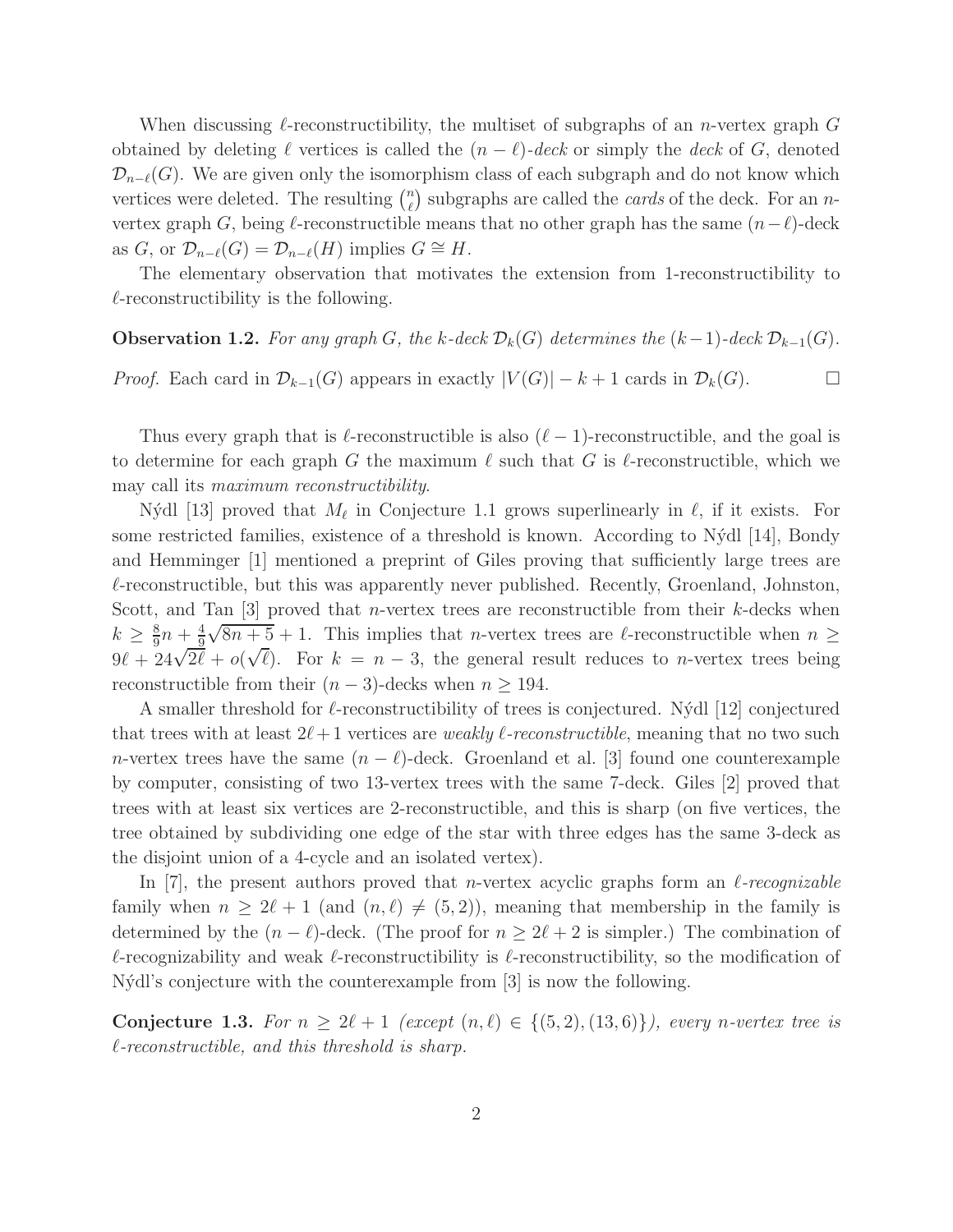For sharpness in general, Nýdl found two trees with  $2k$  vertices having the same k-deck. A spider is a tree having at most one vertex with degree at least 3. Let  $S_{a_1,...,a_d}$  denote the spider consisting of a vertex of degree d that is the endpoint of paths with lengths  $a_1, \ldots, a_d$ ; the tree has  $1 + \sum_{i=1}^{d} a_i$  vertices. Nýdl proved that  $S_{k-1,k-1,1}$  and  $S_{k,k-2,1}$  with  $2k$  vertices have the same k-deck. A short proof of this was given by Kostochka and West [8] using the tools developed by Spinoza and West [15] for graphs with maximum degree 2.

The threshold  $n \geq 2\ell+1$  works for several other restricted families. Spinoza and West [15] proved that all graphs having maximum degree at most 2 and at least  $2\ell + 1$  vertices are  $\ell$ -reconstructible. Furthermore, this is sharp, since the path  $P_{2\ell}$  and the disjoint union  $C_{\ell+1}$  +  $P_{\ell-1}$  of a cycle and a path have the same  $\ell$ -deck. In fact, [15] determined the maximum reconstructibility for all graphs with maximum degree at most 2.

Also, in [7] the present authors proved that if  $n \geq 2\ell + 1$ , then *n*-vertex graphs having no component with more than  $n - \ell$  vertices are  $\ell$ -reconstructible. The result is sharp, since two graphs with 2 $\ell$  vertices that are disjoint unions of paths  $(P_{\ell} + P_{\ell} \text{ and } P_{\ell+1} + P_{\ell-1})$  have the same  $\ell$ -deck. This follows from the result of Spinoza and West [15] that any two graphs with the same number of vertices and edges whose components are all cycles with at least  $k+1$  vertices or paths with at least  $k-1$  vertices have the same k-deck. Furthermore, as noted by Kostochka and West [8],  $\ell$ -reconstructibility of graphs consisting of  $\ell - 1$  isolated vertices plus one component with  $n-\ell+1$  vertices is equivalent to the original Reconstruction Conjecture.

Results on  $\ell$ -reconstructibility for small  $\ell$  are also known for degree lists, connectedness, random graphs, disconnected graphs, complete multipartite graphs, 3-regular graphs, and r-regular graphs that are not 2-connected. Kostochka and West [8] surveyed these results. In addition to their general result on trees, Groenland et al. [3] also extended some of the other earlier results. They proved that the degree list of an  $n$ -vertex graph is reconstructible from the k-deck when  $k \geq \sqrt{2n \log(2n)}$  and that the family of connected n-vertex graphs is  $\ell$ -recognizable when  $n \geq 10\ell$ .

In this paper, motivated by the problem of  $\ell$ -reconstructibility of trees, we study  $\ell$ reconstructibility of rooted trees from rooted connected subtrees.

**Definition 1.4.** A rooted tree is a tree with one vertex distinguished as a root; other vertices are undistinguished, with no order specified among them. The *rooted pieces* or *r-pieces* of a rooted tree are the rooted subtrees that are the components obtained by deleting the root, with the original neighbors of the root designated as the roots in the r-pieces. The size of an r-piece is its number of vertices.

A rooted connected card or rc1-card of a rooted tree  $T$  with root  $z$  is a rooted tree  $T'$ with root z obtained by deleting a leaf of  $T$  other than z. More generally, the  $rcl$ -cards of a rooted tree with n vertices and root z are the rooted subtrees with  $n - \ell$  vertices that have root z. The rcl-deck of a rooted tree is the multiset of its rcl-cards; the root vertex is known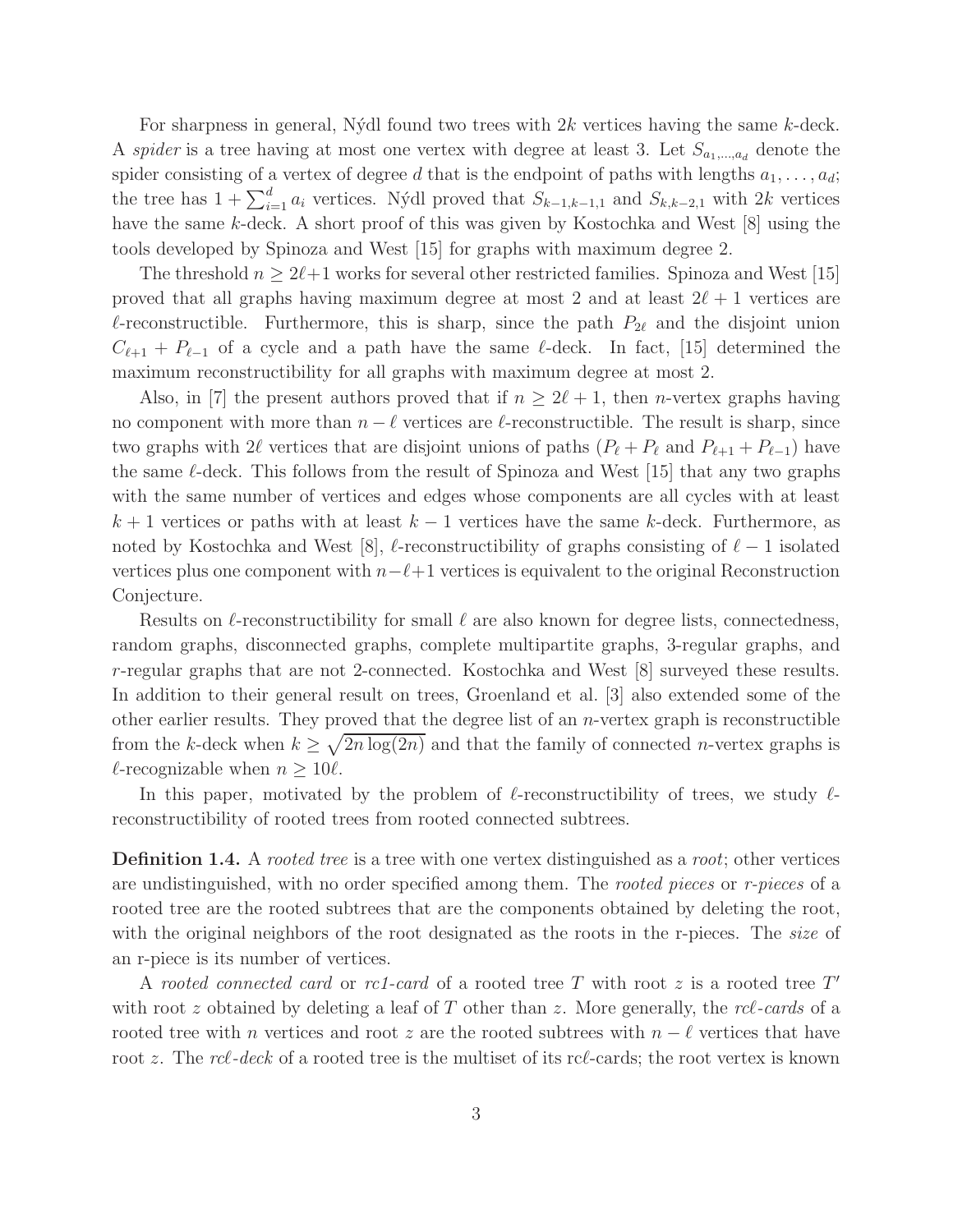in each card, but otherwise the vertices are unlabeled.

As suggested earlier, proving reconstructibility for the graphs in a particular family  $\mathcal G$ often is done in two steps. First we show that every graph having the same deck as a graph in  $\mathcal G$  is also in  $\mathcal G$ ; this is defined as showing that the family is *recognizable*. We can then restrict our attention to reconstructions in  $\mathcal G$  to show that only one graph (in  $\mathcal G$ ) has this deck; this is showing that the family is *weakly reconstructible. Weakly*  $\ell$ *-reconstructible* means doing this with the  $(n - \ell)$ -deck.

In the context of rooted trees, "weakly ℓ-reconstructible" acknowledges the stipulation that the full structure is a rooted tree. However, the very notion of rcℓ-deck is unclear for rooted graphs that are not rooted trees, so the model makes sense primarily for rooted trees. Hence it would not be confusing to use " $\ell$ -reconstructible" in this context. Nevertheless, we will maintain the precise language in stating results, saying that a rooted tree is *weakly*  $\ell$ -reconstructible if no other rooted tree has the same rc $\ell$ -deck.

Our main result is that rooted trees are weakly 3-reconstructible, with certain exceptions, and that the exceptions can be distinguished by knowing certain additional information such as the number of leaves and/or the number of copies of the spider  $S_{2,1,1}$ .

Along the way, we need to prove the analogous results for reconstruction from rc1-decks and rc2-decks. Giles [2] used this tool in proving that trees with at least six vertices are 2 reconstructible. However, he did not include all the details of the proof that rooted trees (with certain exceptions) are weakly 2-reconstructible. Since we need that result, for completeness we include a full proof.

Our results for rooted trees are proved in the next section. In the final two sections, we show how they apply to 3-reconstructibility of trees. We first recognize that the deck comes only from a tree. The basic idea is then to identify a particular vertex of the tree in a subset of the cards in the deck so that the resulting rooted trees form the rc3-deck of the original tree when viewed as a tree rooted at that vertex. The results on weak 3-reconstructability of rooted trees then determine the tree.

Using this approach, we showed that trees with at least 25 vertices are 3-reconstructible. We present only a portion of the proof, showing that the trees in a restricted class are 3 reconstructible, because the details of the omitted cases are quite long (another 23 manuscript pages), and because the result of Groenland et al. [3] yields 3-reconstructibility for trees with at least 194 vertices, which omits only finitely many cases. The full details of our proof can be found at https://faculty.math.illinois.edu/∼west/pubs/tree3rec.pdf. Our aim here is to illustrate applicability of weak 3-reconstructibility of rooted trees. It is likely that the theorem and its application generalize to larger  $\ell$ , but that might require long proofs.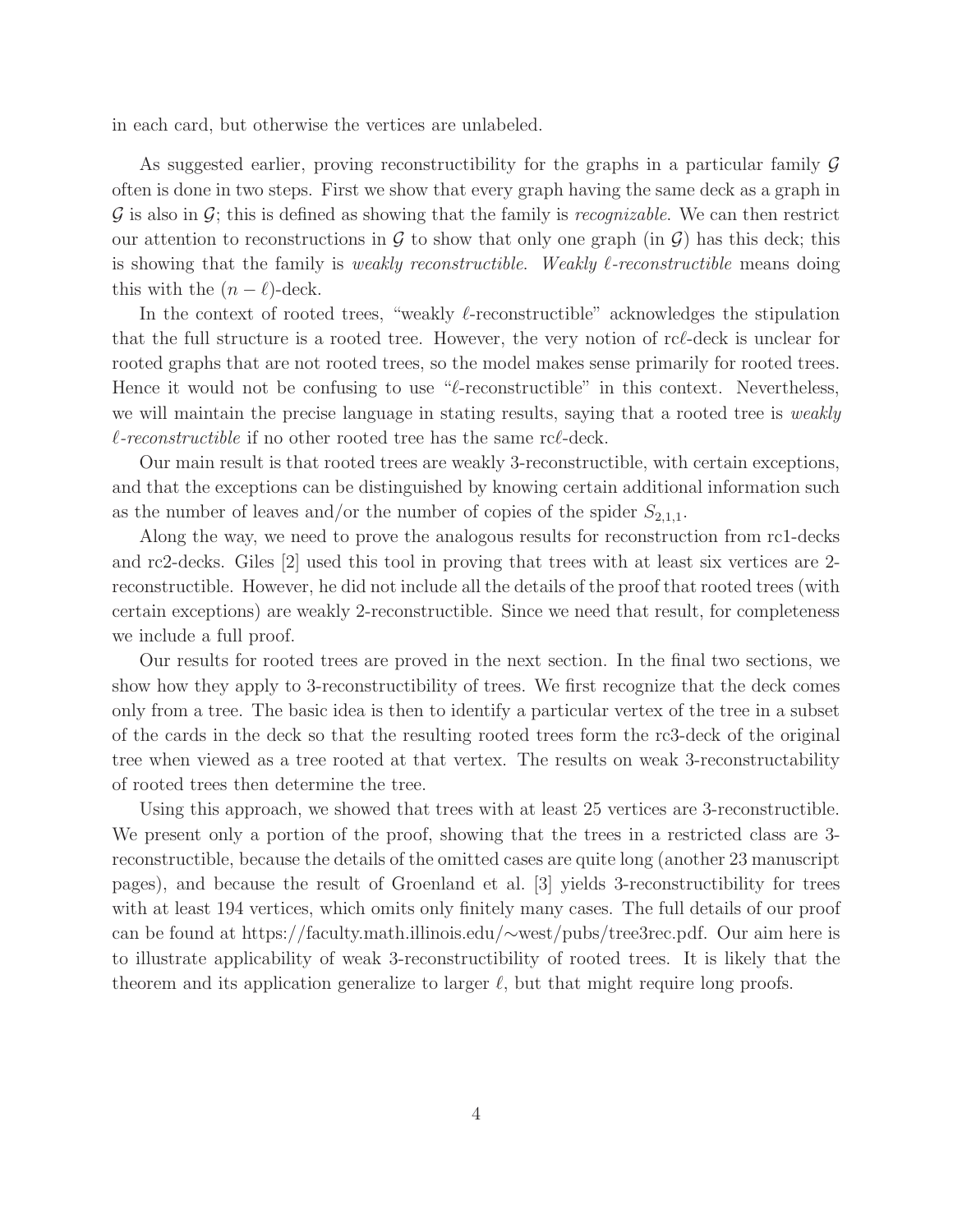## 2 Weak reconstructibility of rooted trees

In discussing weak reconstructibility of rooted trees, we know that we have the rc $\ell$ -deck of a rooted tree. We consider only rooted trees as reconstructions and ignore the problem of showing that the deck comes from a rooted tree. Our proof of the first result is similar to Kelly's original proof that trees are reconstructible, with the r-pieces here being analogous to arms from the centers of trees in his proof.

### Theorem 2.1. Rooted trees are weakly 1-reconstructible.

*Proof.* We assume that we are given the rc1-cards of a rooted *n*-vertex tree T. We use induction on n. When  $n \leq 2$ , there is only one n-vertex rooted tree. When  $n = 3$ , there are two n-vertex rooted trees, and they are distinguished by the number of rc1-cards. For the induction step, suppose  $n > 3$ , and let z be the root of T.

Since  $n \geq 4$  and z is given in each card, T has only one r-piece if and only if every rc1-card has only one r-piece. Hence we know whether  $T$  has one r-piece or more than one.

If T has only one r-piece, then let T' be the rooted tree obtained from  $T-z$  by designating the neighbor of z in T as the root  $z'$ . The rc1-cards of T' are obtained from those of T by deleting  $z$  and designating its neighbor as the root  $z'$ . By the induction hypothesis, we can reconstruct T' from these, and we reconstruct T by adding z to T', adjacent to z'.

Hence we may assume that T has more than one r-piece. Over all the rc1-cards of T, the r-pieces include the r-pieces of  $T$  plus some rooted trees that are not r-pieces of  $T$ , obtained by deleting a leaf of an r-piece of T. In particular, all the largest r-pieces that arise are actual r-pieces of  $T$ , since they cannot arise from a larger r-piece by deleting a vertex.

If all r-pieces in all cards have only one vertex, then  $T$  is a star rooted at the center. We can recognize this, so in the remaining case some r-piece of  $T$  has more than one vertex.

Among all the largest r-pieces of the rc1-cards, let  $M$  be one that occurs most often. Cards with fewer than the maximum number of r-pieces isomorphic to  $M$  arise by deleting a leaf of an r-piece isomorphic to M. Let v be a leaf of M, and let  $L = M - v$ , with the same root. Among the rc1-cards of T with fewer than the maximum number of r-pieces isomorphic to  $M$ , find a card  $T'$  with the maximum number of r-pieces isomorphic to  $L$ . Reconstruct  $T$ by replacing an r-piece isomorphic to L in T' with an r-piece isomorphic to M.

Before we discuss weak 2-reconstructibility of rooted trees, we note some exceptions.

**Example 2.2.** Rooted trees with common rc2-decks. For  $n \geq 3$ , there are two n-vertex rooted trees having the same rc2-deck with one rc2-card. Let  $\hat{P}_n$  denote the path  $P_n$  as a rooted tree with an endpoint as the root. The only rc2-card of  $\hat{P}_n$  is  $\hat{P}_{n-2}$ . Let  $\hat{P}'_n$  denote the rooted tree consisting of  $\hat{P}_{n-2}$  with two children added at its leaf. Again  $\hat{P}_{n-2}$  is the only rc2-card.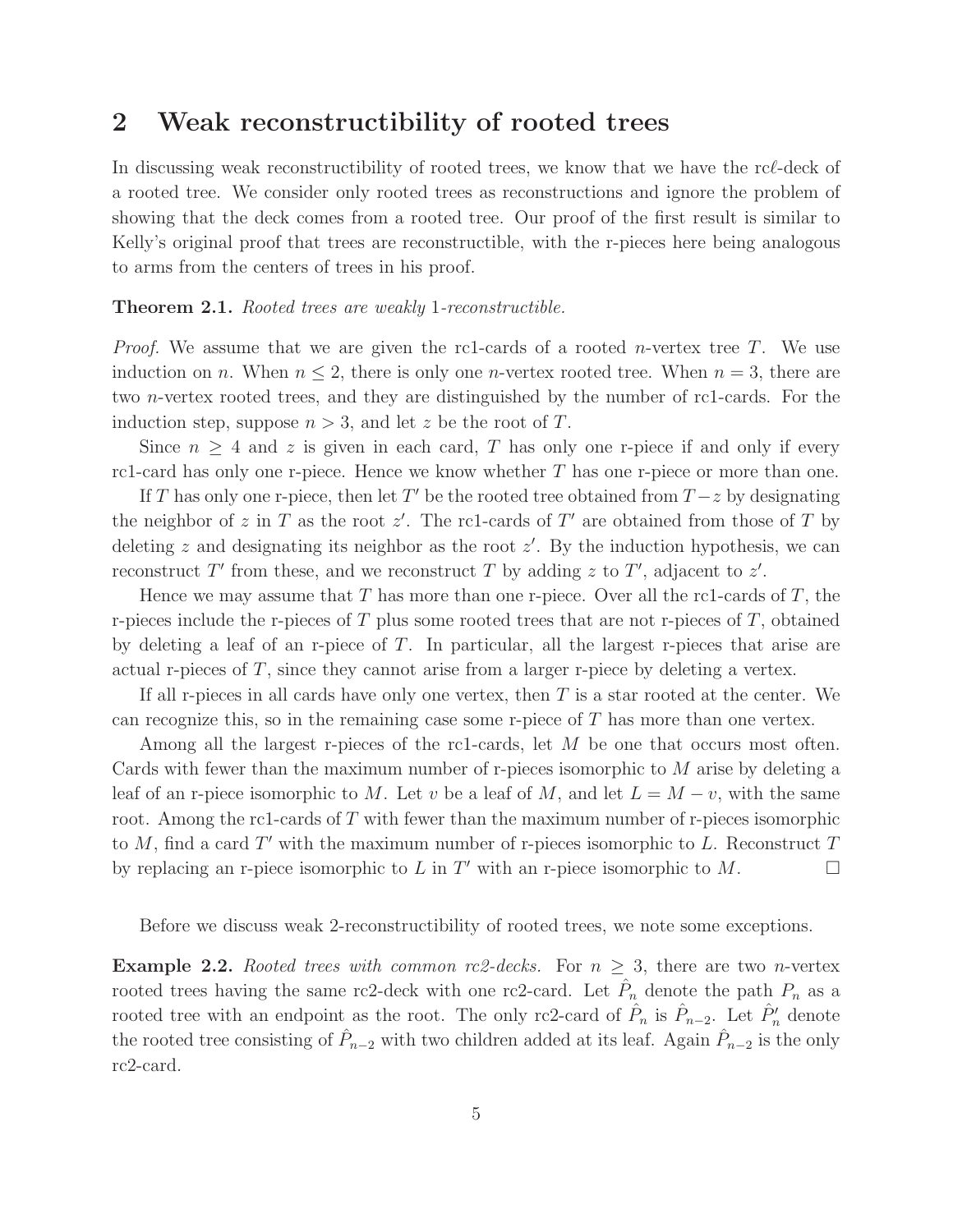For  $n \geq 5$ , there are two *n*-vertex rooted trees having the same rc2-deck with three rc2cards. Let  $\hat{Q}_n$  be the *n*-vertex rooted tree obtained from  $\hat{P}_{n-4}$  by appending two copies of  $\hat{P}_2$  at the leaf. Let  $\hat{Q}'_n$  be the *n*-vertex rooted tree obtained from  $\hat{P}_{n-4}$  by appending  $\hat{P}_1$  and  $\hat{P}'_3$  at the leaf. Both  $\hat{Q}_n$  and  $\hat{Q}'_n$  have rc2-deck consisting of two copies of  $\hat{P}_{n-2}$  and one copy of  $\hat{P}'_{n-2}$ . These rooted trees are shown (with others) in Figure 1.

**Definition 2.3.** A rooted tree is *trivial* if it has only one vertex. The *root-degree* of a rooted tree is the degree of the root. We write a rooted tree with r-pieces  $T_1, \ldots, T_d$  as  $U(T_1, \ldots, T_d)$ . An rcl-card of a tree T with root degree  $d^*$  is  $j$ -slim if it has root-degree  $d^* - j$ .

**Theorem 2.4.** Except for  $\{\hat{P}_n, \hat{P}'_n, \hat{Q}_n, \hat{Q}'_n\}$ , rooted n-vertex trees are weakly 2-reconstructible. Knowing also the number of leaves distinguishes the exceptions having the same rc2-deck.

*Proof.* We have the rc2-deck of an *n*-vertex rooted tree  $T$ , with root z specified in each rc2-card. If  $n = 2$ , then  $T = \hat{P}_2$ . If  $n = 3$ , then  $T \in {\{\hat{P}_3, \hat{P}'_3\}}$ .

If T has no vertices other than z and its children, then T has  $\binom{n-1}{2}$  $\binom{-1}{2}$  rc2-cards, all stars, and no other n-vertex rooted tree has this many rc2-cards. If T has exactly one vertex other than z and its children, then T has  $\binom{n-2}{2}$  $\binom{-2}{2}+1$  rc2-cards; again T is determined. For  $n=4$ , this leaves only  $\hat{P}_4$  and  $\hat{P}'_4$ , which have the same rc2-deck but different numbers of leaves. This completes the proof for  $n \leq 4$ ; we proceed inductively with  $n \geq 5$ .

Let  $d^* = d_T(z)$ . In the remaining cases, T has at least two vertices that are not children of z. Now  $d^*$  is the maximum of the root-degrees in the rc2-cards, and  $d^* \leq n-3$ . The root-degree is the number of r-pieces of T, which we now know.

If  $d^* = 1$ , then T has only one r-piece; let z' be the child of z. Let T' be the r-piece of T (that is,  $T' = T - z$  with z' as root). The rc2-cards of T' arise from those of T by deleting z and are rooted at  $z'$ . By the induction hypothesis, we can reconstruct T' from its rc2deck unless  $T' \in \{\hat{P}_{n-1}, \hat{P}_{n-1}', \hat{Q}_{n-1}, \hat{Q}_{n-1}'\}$ , which holds if and only if T is the corresponding member of  $\{\hat{P}_n, \hat{P}'_n, \hat{Q}_n, \hat{Q}'_n\}$  (the cases  $T \in \{\hat{Q}_n, \hat{Q}'_n\}$  do not arise when  $d^* = 1$  until  $n \ge 6$ ). We reconstruct T by adding z adjacent to  $z'$  in T'; in the exceptional cases the number of leaves distinguishes between the two members of a pair with the same rc2-deck.

Hence we may assume  $2 \leq d^* \leq n-3$ . When  $n = 5$ , we thus consider only instances with  $d^* = 2$ ; they are  $\hat{Q}_5$  and  $\hat{Q}'_5$  (from Example 2.2) and  $U(\hat{P}_1, \hat{P}_3)$ . Since  $U(\hat{P}_1, \hat{P}_3)$  has two rc2-cards while  $\hat{Q}_5$  and  $\hat{Q}'_5$  have three,  $U(\hat{P}_1, \hat{P}_3)$  is reconstructible, while  $\hat{Q}_5$  and  $\hat{Q}'_5$  have the same rc2-deck but have different numbers of leaves. Hence we may assume  $n \geq 6$ .

Note that T has at least two trivial r-pieces if and only if T has an rc2-card with rootdegree  $d^* - 2$ . In this case, we reconstruct T by adding two trivial r-pieces to such a card.

Hence we may assume that all rc2-cards have root-degree at least  $d^* - 1$ , and T has at most one trivial r-piece. In the remainder of this proof we use "slim card" to denote a 1-slim rc2-card. There are at least  $d^* - 1$  slim cards when T has a trivial r-piece, with equality only when all other r-pieces are paths with at least three vertices. When  $T$  has no trivial r-piece,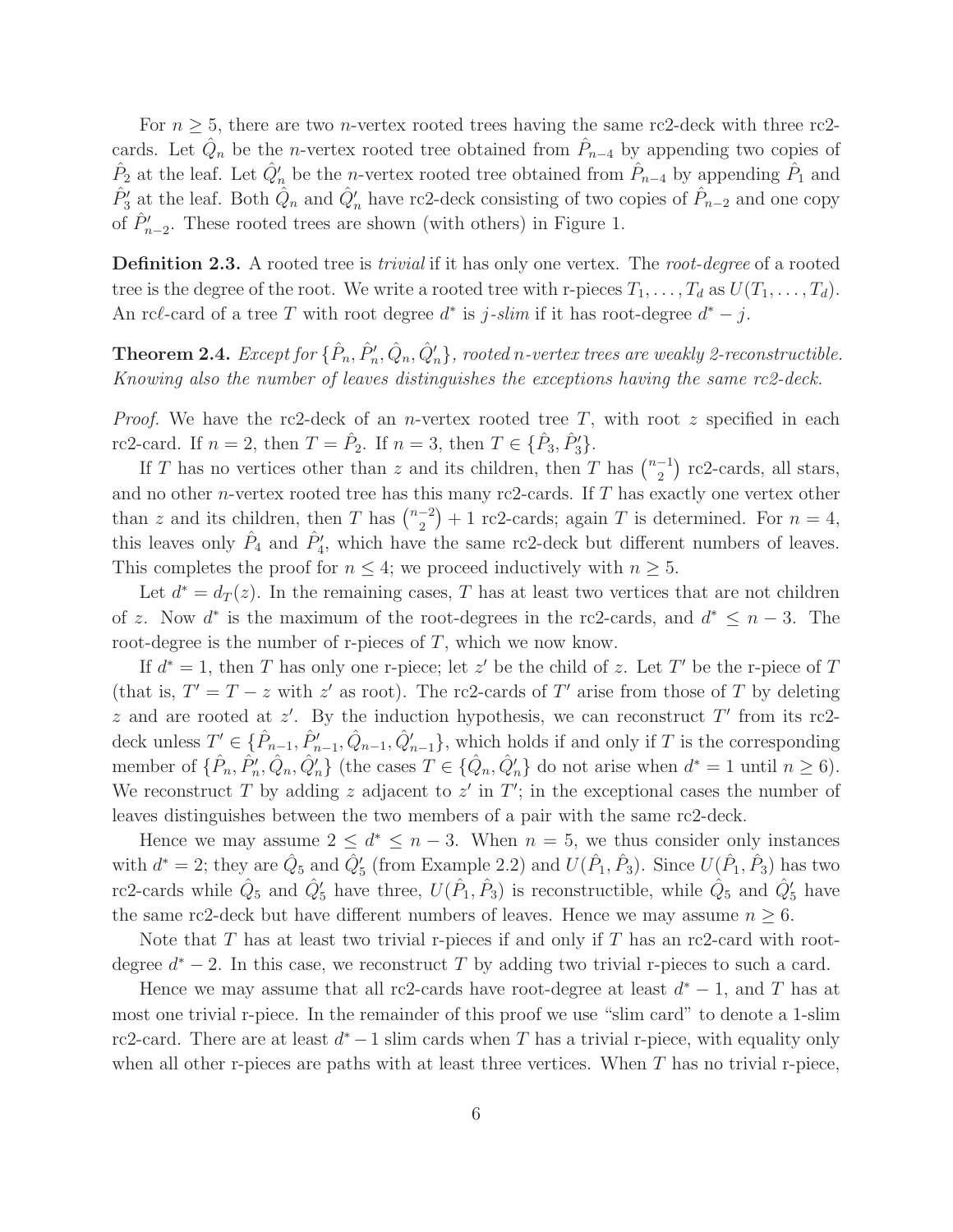the number of slim cards is the number of r-pieces isomorphic to  $\hat{P}_2$ , which is at most  $d^*$ . Hence we know whether T has a trivial r-piece unless the deck has  $d^* - 1$  or  $d^*$  slim cards.

Suppose first that  $T$  has exactly  $d^*$  slim cards and has reconstructions both with and without a trivial r-piece. The reconstruction without a trivial r-piece is  $U(\hat{P}_2,\ldots,\hat{P}_2)$ , in which no rc2-card has an r-piece of size at least 3. This also requires  $n = 2d^* + 1$ , which yields  $d^* \geq 3$  since  $n > 5$ . In a reconstruction having a trivial r-piece, having exactly  $d^*$  slim cards requires that  $d^* - 2$  r-pieces are paths with size at least 3. With  $d^* \geq 3$ , some rc2-card does have an r-piece with size at least 3, which is not true for  $U(\hat{P}_2,\ldots,\hat{P}_2)$ . Hence when T has  $d^*$  slim cards we can recognize whether T has a trivial r-piece.

Now suppose that T has exactly  $d^* - 1$  slim cards. If T has a trivial r-piece, then all other r-pieces are paths with size at least 3. Here rc2-cards with two trivial r-pieces arise only by deleting two vertices from an r-piece of size 3, so there are at most  $d^* - 1$  of them, with equality only when all nontrivial r-pieces are copies of  $\hat{P}_3$ . If T has no trivial r-piece, then having  $d^* - 1$  slim cards requires that every r-piece except one is  $\hat{P}_2$ , and the other r-piece has size more than 2. Hence exactly  $\binom{d^*-1}{2}$  $\binom{-1}{2}$  rc2-cards have two trivial r-pieces. Since  $\int_0^{\bar{d}^* - 1}$  $\binom{(-1)}{2}$  >  $d^*-1$  when  $d^* \geq 5$ , we may assume  $d^* \leq 4$ . If confusion remains, then the instances with one trivial r-piece or no trivial r-pieces are as listed below, where  $T_m$  denotes any rooted tree with m vertices. The possibilities require  $n \geq 9$  when  $d^* = 3$  and  $n \geq 5$  when  $d^* = 2$ . In each case, the two possibilities are distinguished by the number of rc2-cards.

| one trivial r-piece $\frac{1}{\pi}$ rc2-cards no trivial r-piece $\frac{1}{\pi}$ rc2-cards |         |                                                           |          |
|--------------------------------------------------------------------------------------------|---------|-----------------------------------------------------------|----------|
| $d^* = 4 \mid U(\hat{P}_1, \hat{P}_3, \hat{P}_3, \hat{P}_3) \mid$                          |         | $ U(\hat{P}_2, \hat{P}_2, \hat{P}_2, \hat{T}_4)  \geq 10$ |          |
| $d^* = 3$ $U(\hat{P}_1, \hat{P}_3, \hat{P}_{n-5})$                                         | $5 - 5$ | $  U(\hat{P}_2, \hat{P}_2, \hat{T}_{n-5})  $              | > 6      |
| $d^* = 2$ $U(\hat{P}_1, \hat{P}_{n-2})$                                                    | 2       | $U(\hat{P}_2,\hat{T}_{n-3})$                              | $\geq 3$ |

Therefore, the rc2-deck determines whether  $T$  has a trivial r-piece. Now consider the case where the rc2-deck of T has a slim card. If either T has no trivial r-piece or T has both a trivial r-piece and a slim card with a trivial r-piece, reconstruct  $T$  from a slim card by adding  $\hat{P}_2$  as an r-piece.

In the remaining case with a slim card,  $T$  has a trivial r-piece and the slim cards are the rc1-cards for the rooted tree  $T'$  obtained by deleting the trivial r-piece from  $T$ . By Theorem 2.1, we can reconstruct  $T'$  from these and obtain  $T$  by adding a trivial r-piece.

Hence we may assume that T has no slim cards. Thus every r-piece of T has size at least 3, and every rc2-card has  $d^*$  pieces. Since  $d^* \geq 2$  and every r-piece has size at least 3, every actual r-piece of T appears as an r-piece in some rc2-card. As in Theorem 2.1, the largest r-pieces that appear in rc2-cards are actual r-pieces of  $T$ , and we see them. Let b be the maximum size of an r-piece of T.

Suppose first that every r-piece of T has size b. We recognize this case from rc2-cards whose r-pieces all have size b except for one with size  $b-2$ , which must have lost two vertices because the others could not have lost any. Call such rc2-cards "pure" cards. Among all the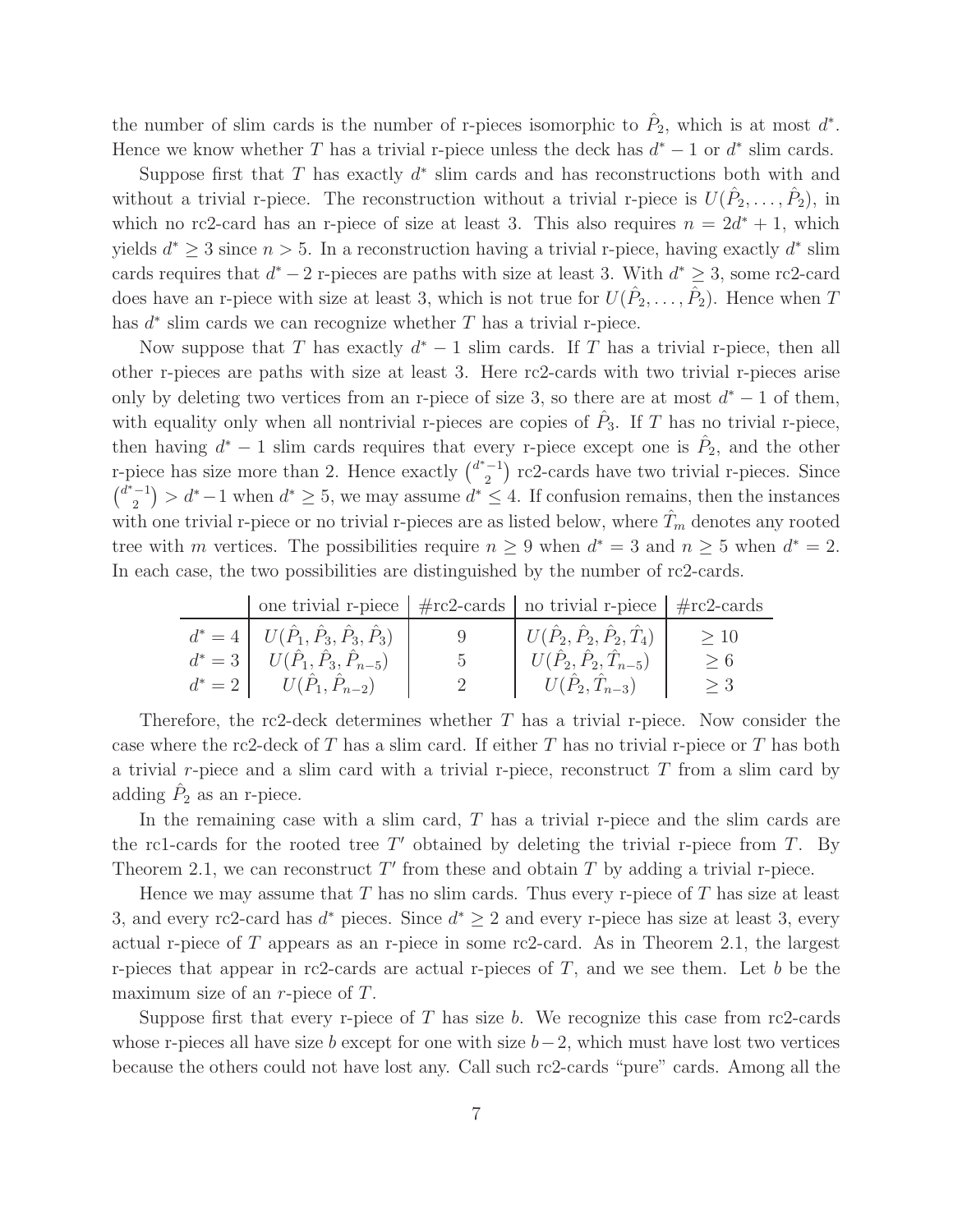pure cards, let C be one in which the multiplicity of some r-piece  $R$  in the list of r-pieces of size b is as small as possible (possibly 0). Reconstruct T by replacing the small r-piece in  $C$ with a copy of R.

Hence we may assume that some r-piece of  $T$  has size less than  $b$ . Now an rc2-card  $C'$ having a smallest r-piece over all the rc2-cards arises by deleting two vertices from a smallest r-piece of  $T$ . In  $C'$  we see all r-pieces of  $T$  of size  $b$ , with their multiplicities.

Let M be a largest r-piece of T, and let  $d'$  be the number of r-pieces of T isomorphic to M. Let T' be obtained from T by deleting the  $d'$  r-pieces of T isomorphic to M. The rc2-cards of T' are obtained from the rc2-cards of T having d' r-pieces isomorphic to M by deleting the copies of M. If  $d' < d^* - 1$ , then T' has at least two r-pieces, each of size at least 3. Hence  $T'$  is not any of the exceptional rooted trees, and by the induction hypothesis we can reconstruct  $T'$  and replace the copies of  $M$  to obtain  $T$ .

In the final case, T consists of  $d^* - 1$  pieces isomorphic to M and one smaller piece  $R'$ , and we know this. Let  $L$  be a rooted tree obtained from  $M$  by deleting one leaf; let  $a$  be the number of leaves whose deletion from M yields L. In every rc2-card of T having  $d^* - 2$ r-pieces isomorphic to  $M$  and one piece isomorphic to  $L$ , the remaining r-piece is an rc1-card of R' (smaller than L). Each rc1-card of R' arises this way on exactly  $a(d^*-1)$  cards. Hence we obtain the rc1-deck of R'. By Theorem 2.1, we can reconstruct R' and thus T.

**Definition 2.5.** A *broom* is a tree obtained from a star by growing a path from the center of the star. A rooted broom is a broom with root chosen as the endpoint of the path grown from the center of the star. A rooted path and a star rooted at its center are both degenerate examples of rooted brooms. A *branch vertex* is a vertex with degree at least 3.

**Example 2.6.** In the statement of the next lemma, when  $\ell = 2$  the class (b) includes  $\hat{P}_n$ and  $\hat{P}'_n$ , which are brooms, plus one rooted tree  $\hat{P}''_n$  obtained by appending  $\hat{P}_1$  and  $\hat{P}_2$  at the leaf of  $\hat{P}_{n-3}$ . Note that  $\hat{P}_n''$  has two leaves and two rc2-cards, while  $\hat{P}_n$  and  $\hat{P}_n'$  each have only one rc2-card. All rc2-cards for these three rooted trees are copies of  $\hat{P}_{n-2}$ , but the three examples are distinguished by knowing the number of leaves and the number of rc2-cards.

**Lemma 2.7.** For  $\ell \geq 2$  and  $n \geq \ell + 2$ , the rc $\ell$ -cards of an n-vertex rooted tree T are pairwise isomorphic if and only if (a) T is a rooted broom or (b) T is formed by merging the leaf of  $\hat{P}_{n-\ell-1}$  with the root of a rooted tree having  $\ell+2$  vertices.

Proof. The rcℓ-cards of a rooted broom are isomorphic rooted brooms. In class (b), every rc $\ell$ -card is  $\hat{P}_{n-\ell}$ .

Let T be a rooted tree with pairwise isomorphic rc $\ell$ -cards. We may assume  $T \neq \hat{P}_n$ . Let v be the branch vertex of T nearest to the root. If T is not in class (b), then at least  $\ell + 2$ vertices lie below  $v$  in the tree. Also, the subtree rooted at  $v$  has at least two r-pieces, since v is a branch vertex.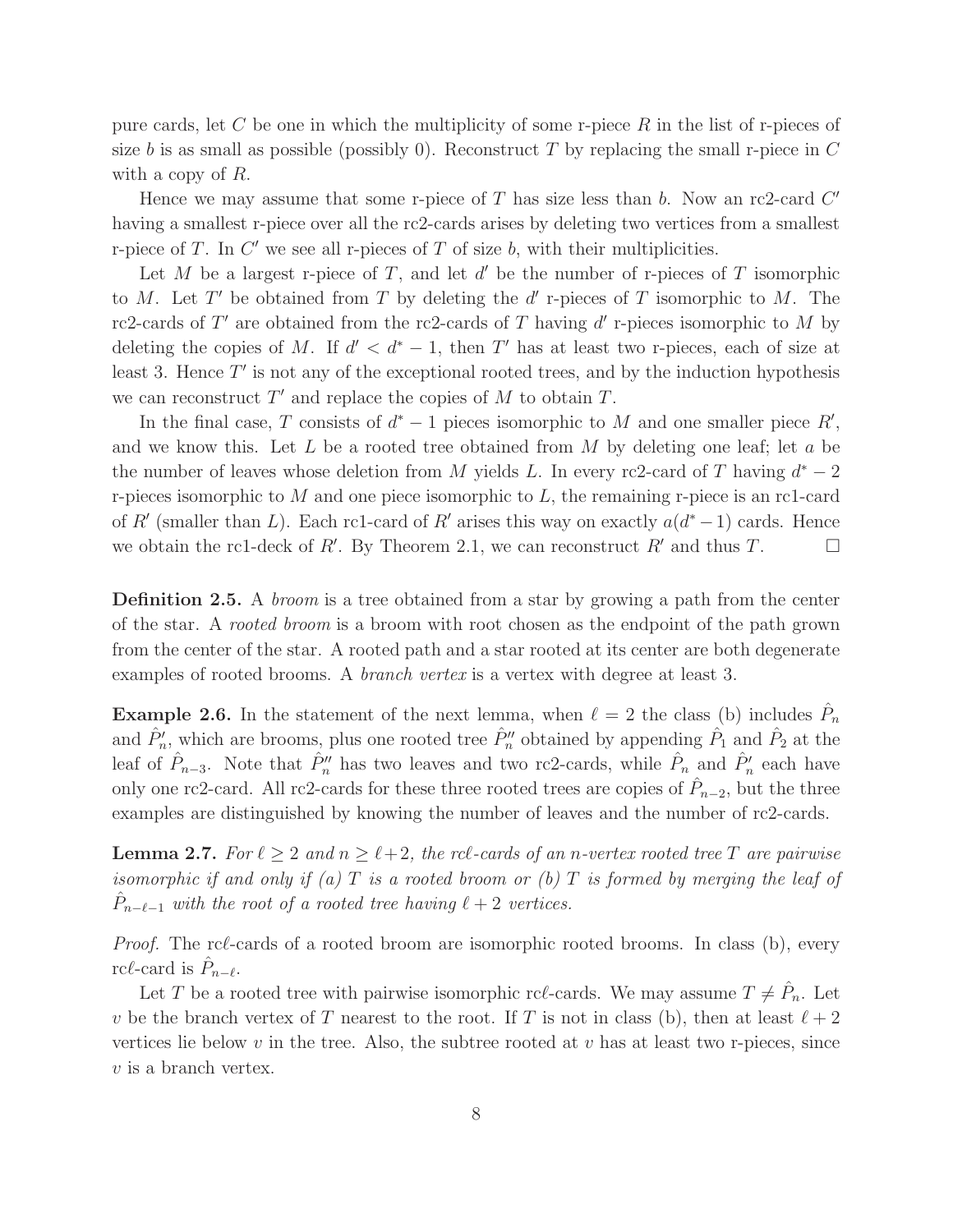It suffices to prove that a rooted tree  $\widetilde{T}$  with at least two r-pieces and at least  $\ell+3$  vertices has distinct rcℓ-cards if it is not a rooted star. If there are at most  $\ell$  vertices below the root outside the largest piece, then there is an rcℓ-card with one r-piece and an rcℓ-card with more than one r-piece. If there are more than  $\ell$  vertices below the root outside a largest r-piece, then iteratively deleting a leaf from a smallest remaining r-piece until  $\ell$  have been removed yields an rcℓ-card whose list of sizes of r-pieces differs from that of an rcℓ-card obtained by iteratively deleting a leaf from a largest remaining r-piece until  $\ell$  have been removed.  $\square$ 



Figure 1: Special rooted trees.

In studying weak 3-reconstructibility of rooted trees, more exceptions arise.

**Example 2.8.** Rooted trees with common  $rc3$ -decks. We describe specific rooted trees by attaching a rooted forest below the leaf of a rooted path. Several appear in Figure 1, including  $\hat{P}''_n$  as defined in Example 2.6. With  $\hat{Q}_n$  and  $\hat{Q}'_n$  defined as in Example 2.2, let  $\hat{Q}''_n$  be the rooted tree obtained by putting  $\hat{P}_1$  and  $\hat{P}_3$  below the leaf of  $\hat{P}_{n-4}$ . Let  $\hat{B}_{n,t}$  be the *n*-vertex rooted broom with t leaves (thus  $\hat{B}_{n,1} = \hat{P}_n$  and  $\hat{B}_{n,2} = \hat{P}'_n$ ).

Every way of putting a rooted forest having  $\ell$  vertices below the leaf of  $\hat{P}_{n-\ell}$  yields an *n*-vertex rooted tree whose rc $\ell$ -deck has a single card,  $\hat{P}_{n-\ell}$ . It is more helpful to describe this as putting a rooted tree with  $\ell+1$  vertices under the leaf of  $\hat{P}_{n-\ell-1}$ . When  $\ell=2$ , the resulting trees are  $\hat{P}_n$  and  $\hat{P}'_n$ . When  $\ell = 3$ , the tree whose root is put under the leaf of  $\hat{P}_{n-4}$ is one of  $\{\hat{P}_4, \hat{P}_4', \hat{P}_4'', \hat{B}_{4,3}\}.$ 

More generally, every way of adding  $\ell + 1$  vertices in d nonempty rooted trees under the leaf of  $\hat{P}_{n-\ell-1}$  yields an *n*-vertex rooted tree whose rc $\ell$ -deck consists of d copies of  $\hat{P}_{n-\ell}$ . For  $(\ell, d) = (3, 2)$  and  $n \ge 5$ , we obtain three trees:  $\hat{Q}_n$ ,  $\hat{Q}'_n$ , and  $\hat{Q}''_n$ .

For  $n \geq 6$ , several pairs of *n*-vertex rooted trees obtained from  $\hat{P}_{n-6}$  by adding one of two 6-vertex rooted trees under the leaf have the same rc3-deck as listed below. Within each pair, the two rooted trees are distinguished by the number of leaves.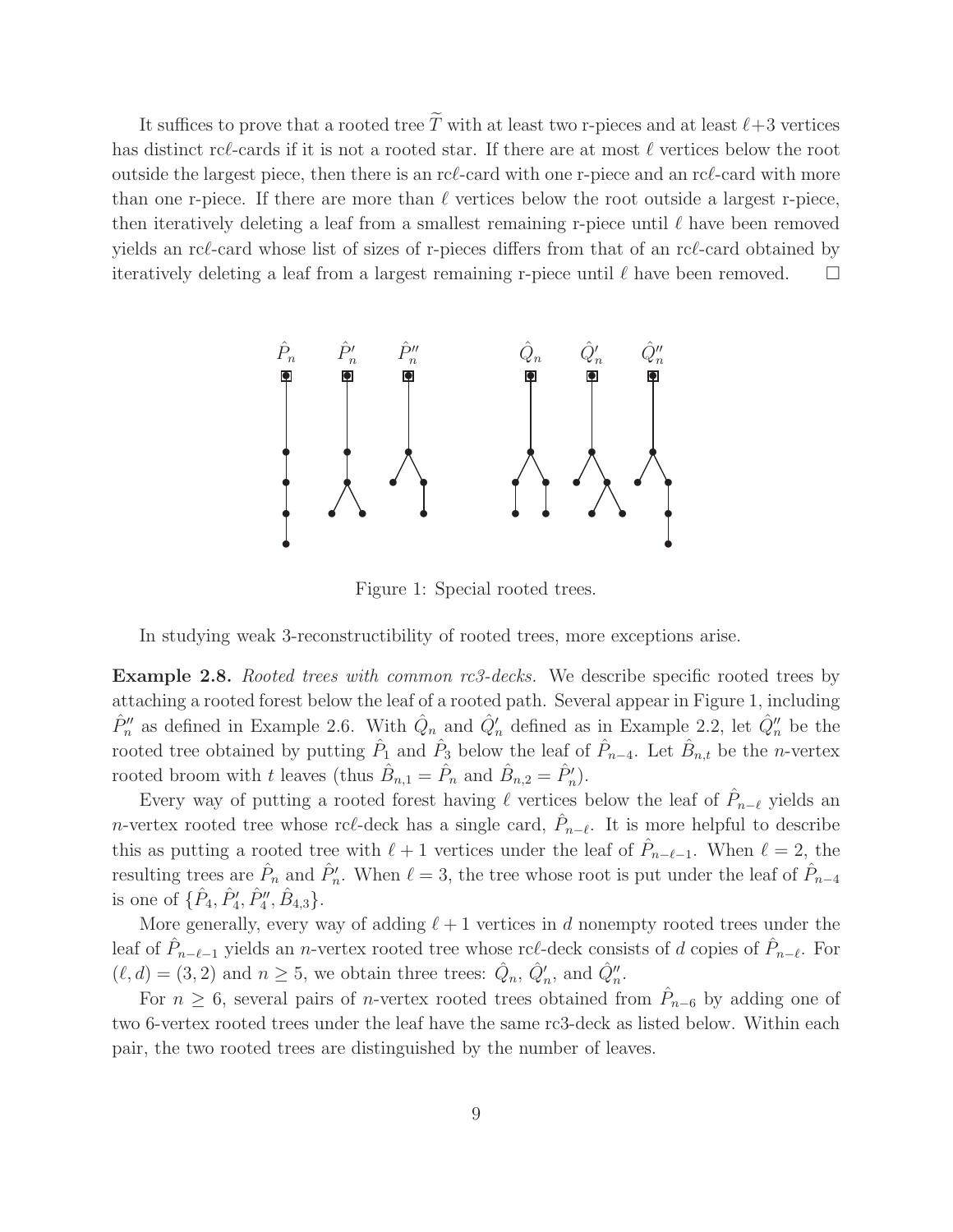| under leaf of $P_{n-6}$                                                                                             | $\#rc3$ -cards | rc3-deck                                                         | $\#$ leaves      |
|---------------------------------------------------------------------------------------------------------------------|----------------|------------------------------------------------------------------|------------------|
| $U(\hat{P}_1, \hat{P}_4)$ or $U(\hat{P}_1, \hat{P}'_4)$<br>$U(\hat{P}_2, \hat{P}_3)$ or $U(\hat{P}_1, \hat{P}_4'')$ |                | one $P_{n-3}$ , one $P'_{n-3}$<br>two $P_{n-3}$ , one $P'_{n-3}$ | 2 or 3<br>2 or 3 |
| $U(\hat{P}_2, \hat{P}'_3)$ or $U(\hat{P}_1, \hat{B}_{4,3})$                                                         | 4              | three $P_{n-3}$ , one $P'_{n-3}$   3 or 4                        |                  |

Finally, let  $\hat{T}^+$  denote the rooted tree obtained from a rooted tree  $\hat{T}$  by adding a trivial r-piece as an extra child of the root. If  $\hat{T}$  and  $\tilde{T}$  are rooted trees that have the same rcl-deck and also have the same  $\text{rc}(\ell-1)$ -deck, then  $\hat{T}^+$  and  $\tilde{T}^+$  also have the same rc $\ell$ -deck. Their deck consists of the common rc( $\ell-1$ )-deck of  $\hat{T}$  and  $\tilde{T}$  together with the cards of their common rc $\ell$ -deck extended by adding a trivial r-piece. When  $\ell = 3$ , this occurs just when  $\{\hat{T}, \tilde{T}\}\$ is  $\{\hat{P}_{n-1}, \hat{P}_{n-1}'\}$  (for  $n \geq 4$ ) or  $\{\hat{Q}_{n-1}, \hat{Q}_{n-1}'\}$  (for  $n \geq 6$ ), since those are the only pairs of  $(n - 1)$ -vertex trees having the same rc2-deck.

When  $\ell = 3$ , all these examples have root-degree at most 2, except for root-degree 3 when  $n = 6$  in the pair obtained by adding a trivial r-piece to  $\hat{Q}_5$  or  $\hat{Q}'_5$ , and when  $n = 4$  for  $\hat{B}_{4,3}$ in the set  $\{\hat{P}_4, \hat{P}'_4, \hat{P}''_4, \hat{B}_{4,3}\}$ . Besides  $\hat{P}'_3$  in the pair  $\{\hat{P}_3, \hat{P}'_3\}$  the examples with root-degree 2 are of those of the form  $\{\hat{T}^+, \tilde{T}^+\}$  in the preceding paragraph where  $\hat{T}$  and  $\tilde{T}$  are exceptions with root-degree 1 that also have the same rc2-deck.

We mention two more pairs with seven vertices and root-degree 2:  $\{U(\hat{P}_2, \hat{P}'_4), U(\hat{P}_3, \hat{P}_3)\}$ and  $\{U(\hat{P}_2, \hat{P}_4''), U(\hat{P}_3, \hat{P}_3')\}$ . The trees in the first pair have the same rc3-deck consisting of two copies of  $\hat{P}_4$  and two copies of  $\hat{P}_4''$ , and they are distinguished by the number of leaves. The trees in the second pair have the same rc3-deck consisting of one copy of  $\hat{P}_4$ , one copy of  $\hat{P}'_4$ , and three copies of  $\hat{P}''_4$ , but both of these rooted trees have three leaves.

Remark 2.9. Rooted trees having the same rc2-deck also have the same rc3-deck. We showed in Theorem 2.4 that a rooted tree is determined by its rc2-deck, except for  $\{\hat{P}_n, \hat{P}'_n, \hat{Q}_n, \hat{Q}'_n\}$ . If rooted trees with the same rc2-deck are the same, then they also have the same rc3-deck. Also, as noted in Example 2.8,  $\hat{P}_n$  and  $\hat{P}'_n$  have the same rc3-deck, as do  $\hat{Q}_n$  and  $\hat{Q}'_n$ .

**Theorem 2.10.** For  $n > 4$ , the n-vertex rooted trees not described in Example 2.8 are weakly 3-reconstructible. For the exceptions, it is sufficient to know also the number of leaves, except for the general pairs  $\{\hat{P}'_n, \hat{P}''_n\}$  and  $\{\hat{Q}_n, \hat{Q}''_n\}$  and the 7-vertex pair  $\{U(\hat{P}_2, \hat{P}''_4), U(\hat{P}_3, \hat{P}'_3)\}.$ Within each of these pairs, the two trees are distinguished by the number of copies of  $S_{2,1,1}$ as an unrooted subtree.

Proof. The behavior of the exceptions is verified by checking all the examples in Example 2.8. The examples having the same rc3-deck are distinguished by their number of leaves, except for the pairs listed in this theorem statement. For each rooted tree in  $(\hat{P}'_n, \hat{Q}''_n, U(\hat{P}_3, \hat{P}'_3)),$ there is one more copy of  $S_{2,1,1}$  in  $(\hat{P}''_n, \hat{Q}_n, U(\hat{P}_2, \hat{P}''_4))$ , respectively.

Hence we may assume that we are given the rc3-deck of an *n*-vertex rooted tree  $T$  not in the list of exclusions. Let z be the root of T, specified in each rc3-card. Let  $d^* = d_T(z)$ . We use induction on n.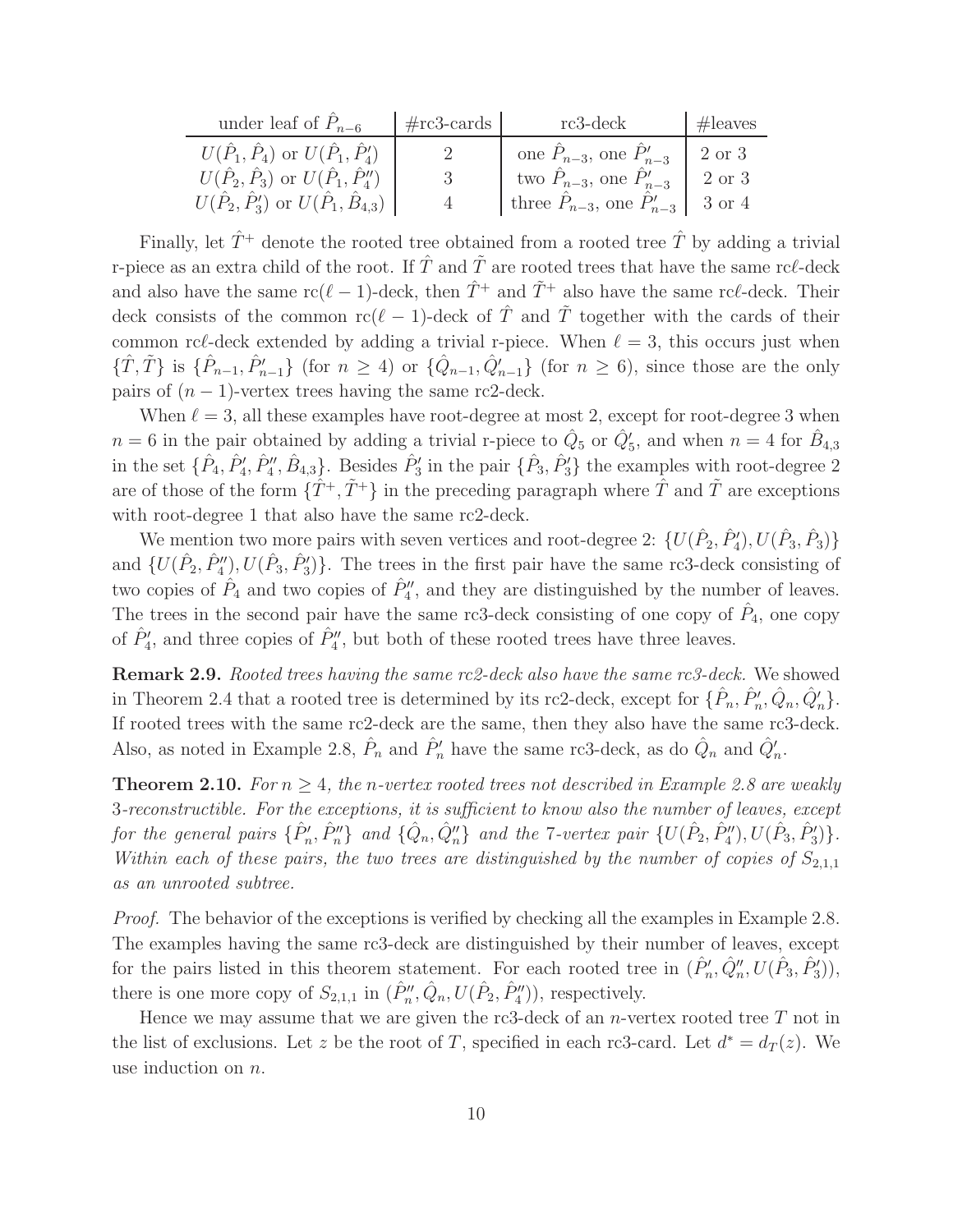**Case 1:**  $n \leq 6$  or  $d^* \geq n-3$  or  $d^* = 1$ . For  $n \leq 4$ , all trees are exceptional.

Consider  $n = 5$ . The trees with  $d^* = 1$  are in  $\{\hat{P}_5, \hat{P}_5', \hat{P}_5'', \hat{B}_{5,3}\}\$ , all exceptional. Those with  $d^* = 2$  are in  $\{\hat{Q}_5, \hat{Q}_5, \hat{Q}_5''\}$ , all exceptional. The only tree with  $d^* = 3$  is  $U(\hat{P}_1, \hat{P}_1, \hat{P}_2)$ , whose rc3-deck is three copies of  $\hat{P}_2$ , and the only one with  $d^* = 4$  is  $U(\hat{P}_1, \hat{P}_1, \hat{P}_1, \hat{P}_1)$ , whose rc3-deck is four copies of  $\hat{P}_2$ . These decks differ from those of the rooted trees in Example 2.8. Hence we may proceed inductively with  $n \geq 6$ .

Let s be the number of vertices of T other than z and its children. If  $s \leq 3$ , then T has a rooted star with  $n-4$  leaves as an rc3-card, while if  $s \geq 4$  there is no such card. Furthermore, if  $s = 3$ , then there is exactly one such card, while if  $s < 3$  there is more than one such card. Hence we can distinguish the cases  $s < 3$ ,  $s = 3$ , and  $s > 3$ .

If  $s = 0$ , then  $T = \hat{B}_{n,n-1}$  and T has  $\binom{n-1}{3}$  $\binom{-1}{3}$  rc3-cards (all stars). If  $s = 1$ , then T has  $n-3$ trivial r-pieces and one 2-vertex r-piece, producing  $\binom{n-2}{3}$  $\binom{-2}{3}$  +  $(n-3)$  rc3-cards. If  $s = 2$ , then the r-pieces of T are trivial except for two copies of  $\hat{P}_2$ , or one copy of  $\hat{P}_3$ , or one copy of  $\hat{P}'_3$ . In these three cases the numbers of rc3-cards are  $\binom{n-3}{3}$  $\binom{-3}{3} + 2(n-4)$ , or  $\binom{n-3}{3}$  $\binom{-3}{3} + (n-4) + 1$ , or  $\binom{n-2}{2}$  $\binom{-2}{3}$  + 1, respectively. These numbers and the count when  $s = 1$  are distinct, except that  $\binom{3}{3}$  $\binom{3}{3}+4=\binom{4}{3}$  $\hat{Q}_5^+$  + 1 when  $n = 6$ , which occurs for the listed exceptions  $\hat{Q}_5^+$  and  $\hat{Q}_5'^{+}$ . Hence the number of rc3-cards distinguishes all the nonexceptional rooted trees with  $s \leq 2$ , which corresponds to  $d^* \geq n-3$ .

In the remaining cases,  $T$  has at least three vertices other than  $z$  and its children. Now  $d^*$  is the largest root-degree among the rc3-cards, and  $d^* \leq n-4$ . We now know  $d^*$ , which is the number of  $r$ -pieces of  $T$ .

If  $d^* = 1$ , then T has only one r-piece; let z' be the child of z. Let T' be the r-piece of T, namely  $T - z$  with  $z'$  as root. The rc3-cards of T' are obtained from those of T by deleting z and naming  $z'$  as the root. By the induction hypothesis, we can reconstruct T' from its rc3-deck unless  $T'$  is one of the exceptional trees on  $n-1$  vertices, which holds if and only if  $T$  is one of the exceptional trees on  $n$  vertices. Outside the exceptional cases, we apply the induction hypothesis to  $T'$  and then reconstruct T by adding z above the root of  $T'$ .

Hence we may assume  $2 \leq d^* \leq n-4$ . When  $n = 6$ , this leaves only instances with  $d^* = 2$ . There are six such rooted trees, and they occur in three pairs of two rooted trees having the same rc3-deck, as listed in Example 2.8:  $\{U(\hat{P}_1, \hat{P}_4), U(\hat{P}_1, \hat{P}'_4)\}$  (same as  $\{\hat{P}_5^+,\hat{P}_5^{\prime+}\}\)$ ,  $\{U(\hat{P}_2,\hat{P}_3),U(\hat{P}_1,\hat{P}_4^{\prime\prime})\}$ , and  $\{U(\hat{P}_2,\hat{P}_3),U(\hat{P}_1,\hat{B}_{4,3})\}$ . Within each pair, the trees are distinguished by the number of leaves.

Hence in all other cases we have  $n \geq 7$  and  $2 \leq d^* \leq n-4$ , and we know  $d^*$ .

**Case 2:** At least three trivial r-pieces. Note that T has at least three trivial r-pieces if and only if T has an rc3-card with root-degree  $d^* - 3$ . In this case, we reconstruct T by adding three trivial r-pieces to such a card. Otherwise, all rc3-cards have root-degree at least  $d^*$  – 2, and T has at most two trivial r-pieces.

Case 3: Two trivial r-pieces. A 2-slim card can arise by deleting two trivial r-pieces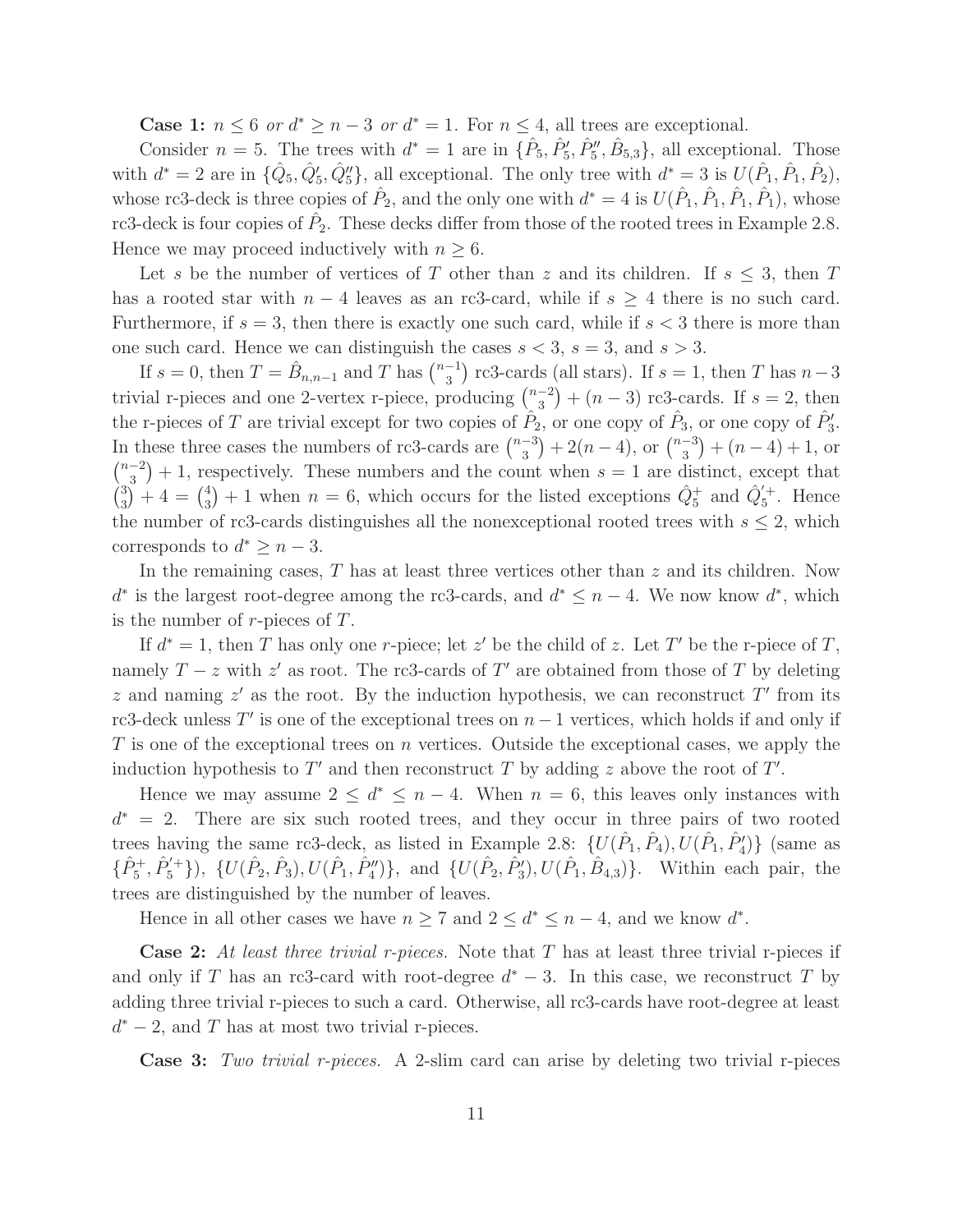and a third vertex or by deleting one trivial r-piece and one r-piece of size 2; there are no 2-slim cards when T has no trivial r-pieces. There are at least  $d^* - 2$  2-slim cards when T has two trivial r-pieces, with equality only when all other pieces are paths of size at least 3. There are at most  $d^* - 1$  2-slim cards when T has exactly one trivial r-piece, with equality if and only if all other pieces are  $\hat{P}_2$ . Hence the number of trivial r-pieces is known unless the number of 2-slim cards is  $d^* - 2$  or  $d^* - 1$ .

Suppose first that T has exactly  $d^* - 1$  2-slim cards. If T has only one trivial r-piece, then  $T = U(\hat{P}_1, \hat{P}_2, \dots, \hat{P}_2)$  and  $n = 2d^*$ . Since  $n > 6$ , we have  $d^* \geq 4$ . No rc3-card has an r-piece of size at least 3. On the other hand, in a reconstruction with two trivial r-pieces and  $n = 2d^*$ , some r-piece must have size at least 3, and with  $d^* \geq 4$  we can see such a piece in some rc3-card. Hence in this case we either reconstruct  $T$  or know that every reconstruction has two trivial r-pieces.

Now suppose T has exactly  $d^* - 2$  2-slim cards. Say that T has Type A or Type B depending on whether it has one or two trivial r-piece. If there is only one (Type A), then  $T = U(\hat{P}_1, \hat{P}_2, \ldots, \hat{P}_2, \hat{T}')$ , where  $\hat{T}'$  has at least three vertices. If T has exactly two trivial r-pieces (Type B), then all the nontrivial r-pieces are paths of size at least 3.

In Type A, each 2-slim card has  $d^* - 3$  pieces that are  $\hat{P}_2$ , plus one piece that is  $\hat{T}'$ , and  $T'$  must be a path since all pieces in Type B are paths. To obtain such a 2-slim card in Type B, we must delete the two trivial pieces and can reduce at most one piece to  $\hat{P}_2$ . Since there must be  $d^* - 2$  such 2-slim cards, in Type B the nontrivial pieces must all be  $\hat{P}_3$ . Since also the 2-slim cards can only leave one piece with size 3, in Type B we have  $T = U(\hat{P}_1, \hat{P}_1, \hat{P}_3, \hat{P}_3)$ , and in Type A we have  $T = U(\hat{P}_1, \hat{P}_2, \hat{P}_3, \hat{P}_3)$ . All rc3-cards with three trivial r-pieces are  $U(\hat{P}_1, \hat{P}_1, \hat{P}_2)$ ; in Type A there are three of these, but in Type B there are only two. Hence Type A and Type B are distinguished by the rc3-deck, and we know how many trivial r-pieces T has.

Hence we can recognize whether  $T$  has exactly two trivial r-pieces. If so, then the 2-slim rc3-cards are the rc1-cards of the tree  $T'$  obtained by deleting the trivial r-pieces of  $T$ . By Theorem 2.1, we can reconstruct  $T'$ , and we add two trivial r-pieces to obtain  $T$ .

**Case 4:** One trivial r-piece. In all remaining cases, T has at most one trivial piece. If T has a 2-slim rc3-card, then T has a trivial piece and a piece of size 2; reconstruct T from a 2-slim card by replacing these pieces.

When the rc3-deck has no 2-slim card, suppose that there exist both a reconstruction  $T$ with a trivial piece and a reconstruction  $T^{\circ}$  with no trivial piece; we seek a contradiction.

If  $d^* = 2$  and  $n \geq 8$ , then  $T^{\circ}$  has an rc3-card with two pieces of size at least 2, but T does not. When  $n = 7$ , we consider cases to eliminate  $d^* = 2$ . All such possibilities for  $T^{\circ}$  have  $\hat{P}''_4$  as at least two rc3-cards, which eliminates  $\hat{P}_5$ ,  $\hat{P}'_5$ ,  $\hat{P}''_5$ , and  $\hat{B}_{5,3}$  from being the nontrivial r-piece of T. The only remaining possibility for T that has  $\hat{P}'_4$  as exactly one rc3-card is  $U(\hat{P}_1, \hat{Q}'_5)$ , but the possibilities for  $T^{\circ}$  that have  $\hat{P}'_4$  as one rc3-card both have  $\hat{P}''_4$  as three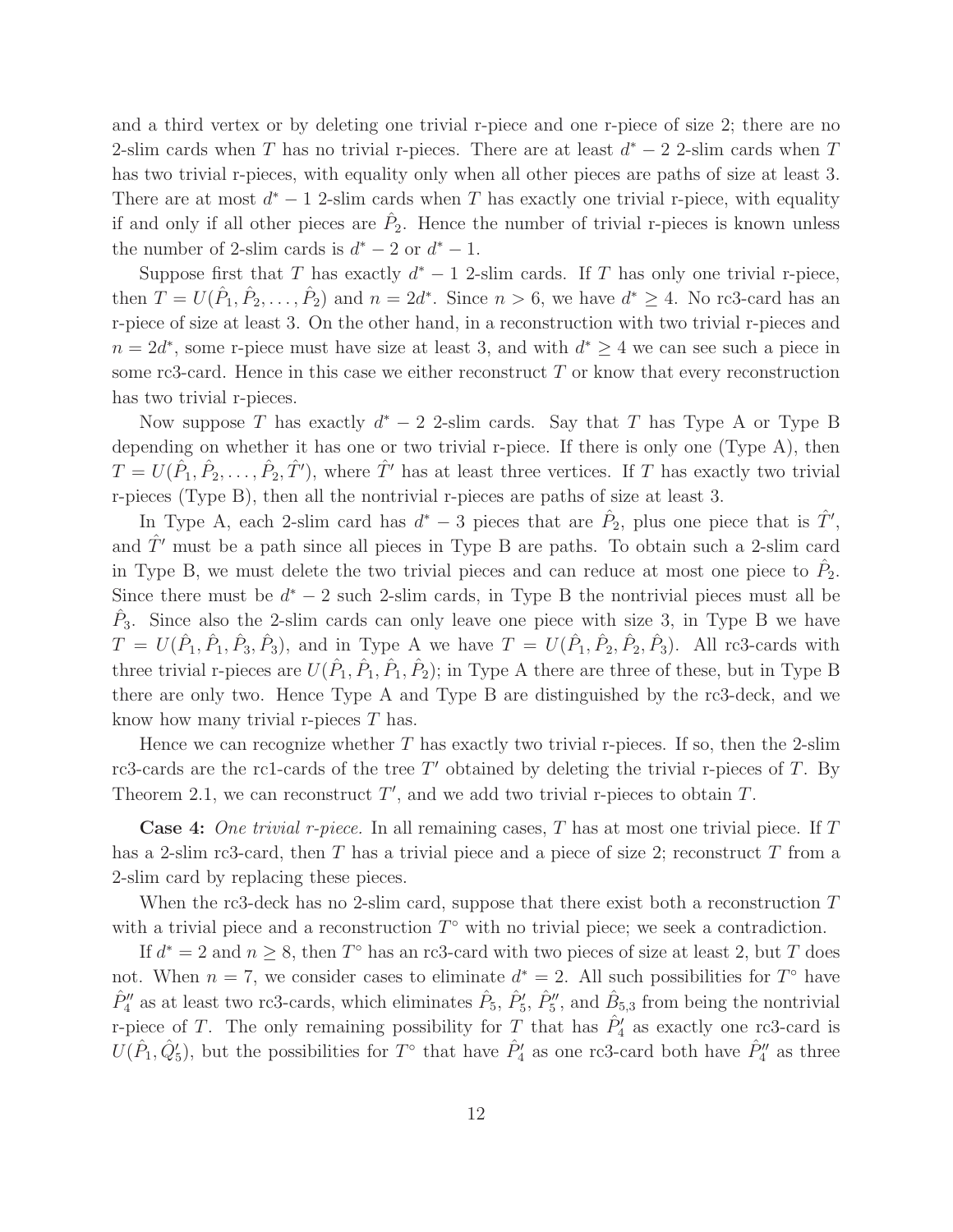rc3-cards, while  $U(\hat{P}_1, \hat{Q}'_5)$  has it only twice. The only remaining possibility for  $T^{\circ}$  is then  $U(\hat{P}_2, \hat{B}_{4,3})$ , which has three copies of  $\hat{P}'_4$  and no copy of  $\hat{P}_4$ . The only possibility for T with no copy of  $\hat{P}_4$  is  $U(\hat{P}_1, \hat{B}_{5,4})$ , which has six copies of  $\hat{P}'_4$ . Hence we may assume  $d^* \geq 3$ .

Since there is no 2-slim card, r-pieces of  $T$  other than the trivial piece have size at least 3. The number of 1-slim cards with a trivial r-piece is then  $2p$ , where p is the number of r-pieces of T having size 3, since we can delete such a piece or delete two of its vertices (in only one way) and the trivial piece. In the rc3-deck of  $T^{\circ}$ , to form a 1-slim card with a trivial piece it is necessary to eliminate one r-piece and reduce another to a single vertex; since each r-piece has at least two vertices, this requires  $q \geq 2$ , where q is the number of r-pieces of  $T^{\circ}$ having size 2. Hence the number of 1-slim cards with a trivial piece is  $q(q-1)$ , by deleting both vertices from one piece of size 2 and one vertex from another. Hence  $2p = q(q-1)$ .

Now consider 1-slim cards with no trivial piece. From  $T$ , we must delete the trivial piece, so such a card has at most two r-pieces of size 2. From  $T^{\circ}$ , we must delete one r-piece of size 2 or 3 and not create a trivial r-piece, so any such card will have at least  $q - 1$ r-pieces of size 2. Thus  $q - 1 \leq 2$ . These two computations reduce the possibilities to  $(p, q) \in \{(3, 3), (0, 1), (0, 0), (1, 2)\}.$ 

First consider  $(p, q) = (3, 3)$ . Each of T and T<sup>o</sup> has six 1-slim cards with a trival piece. In each such card of  $T$ , the remaining pieces all have size at least 3. However, each such card of  $T^{\circ}$  has a piece of size 2. Hence T and  $T^{\circ}$  cannot both be reconstructions in this case.

Now consider  $p = 0$ . In this paragraph and the next, "card" means "0-slim rc3-card". Let s and t be the sizes of the second smallest r-pieces in  $T$  and  $T^{\circ}$ , respectively. First consider  $(p, q) = (0, 1)$ . Note that  $p = 0$  implies  $s \geq 4$ , so no cards of T have two r-pieces of size 2. With  $q = 1$  and  $d^* \geq 3$ , from  $T^{\circ}$  there is such a card if  $t \leq 5$ , so we may assume  $t \geq 6$ . The minimum size of the second smallest r-piece in a card of  $T^{\circ}$  having a trivial r-piece is  $t-2$ . In a card of T it is  $s-3$ . Hence  $s-3=t-2$ , or  $s=t+1\geq 7$ . The minimum size of the second smallest r-piece in a card of  $T^{\circ}$  having an r-piece of size 2 is  $t-3$ . Since  $s = t+1$ , there is no such card of T.

Next consider  $(p, q) = (0, 0)$ . Since T has a trivial piece, the rc3-deck has 1-slim rc3cards. Since  $q = 0$ , every 1-slim rc3-card of  $T^{\circ}$  is obtained by deleting an r-piece of size 3. Hence the lists of sizes of r-pieces in 1-slim rc3-cards are all the same. However,  $T$  has two pieces of size at least 4 (since  $d^* \geq 3$ ) and generates two 1-slim rc3-cards with different lists of sizes of pieces by deleting the trivial piece and either two vertices from one other piece or one from each of two pieces.

Now consider  $(p, q) = (1, 2)$ , and recall that  $d^* \geq 3$ . In both T and  $T^{\circ}$ , the two smallest pieces together have four vertices. The two 1-slim cards with a trivial r-piece arise by deleting three of those four vertices. Those cards must be the same in both rc3-decks, so  $T$  and  $T^{\circ}$ agree except for the two smallest r-pieces; let  $Y$  be the rooted tree obtained from either by deleting the two smallest r-pieces. Since  $p = 1$  the smallest r-piece in Y has at least four vertices, so Y has at least five vertices. Let  $y_j$  be the number of rcj-cards of Y. The two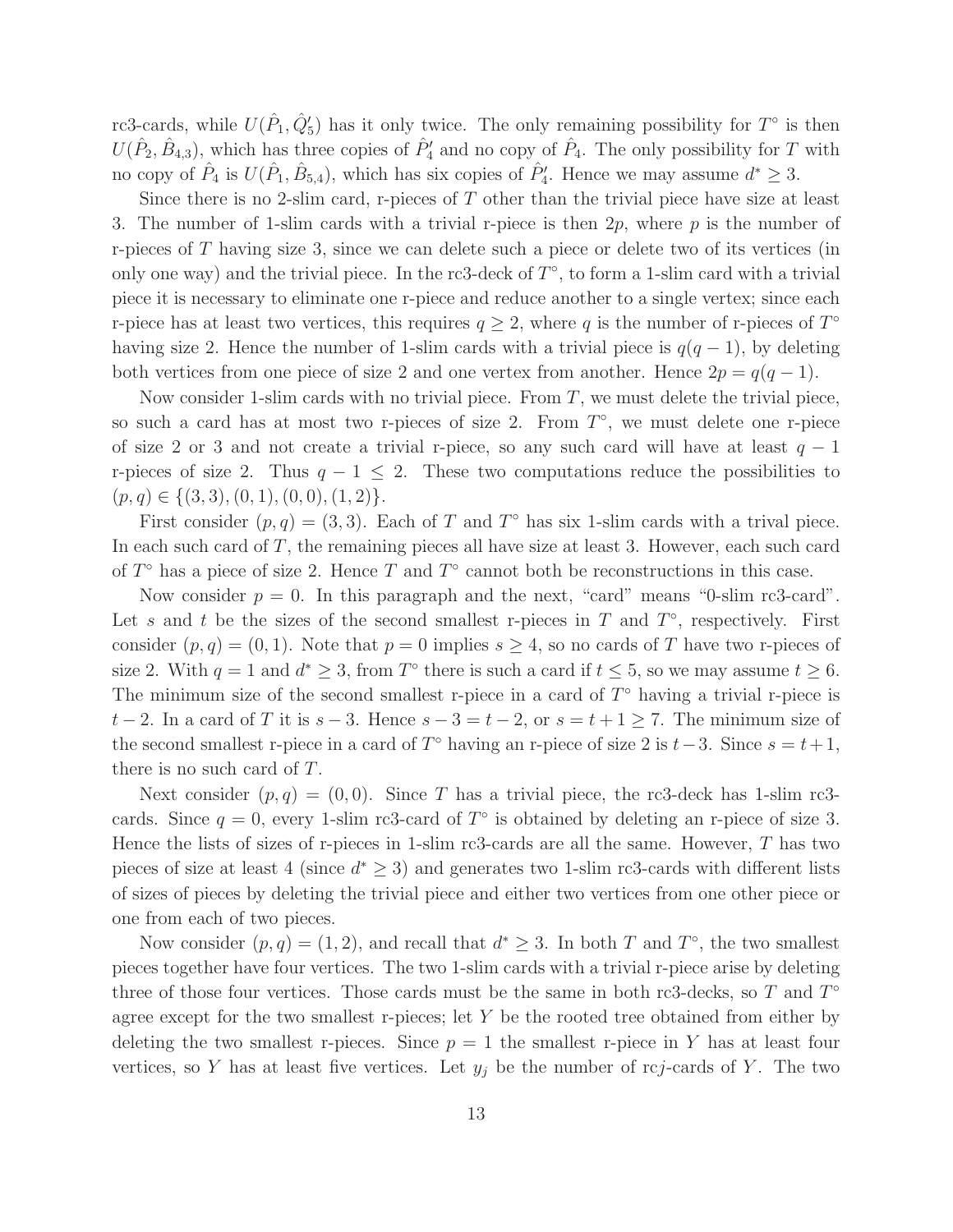smallest pieces of T or T<sup>o</sup> may be  $\{\hat{P}_1, \hat{P}_3\}$ ,  $\{\hat{P}_1, \hat{P}_3\}$ , or  $\{\hat{P}_2, \hat{P}_2\}$ , In these three cases, the number of rc3-cards of the resulting full tree is  $2y_0 + 2y_1 + 2y_2 + y_3$ , or  $2y_0 + 3y_1 + 3y_2 + y_3$ , or  $2y_0 + 3y_1 + 2y_2 + y_3$ , respectively, where the coefficient of  $y_j$  is the number of ways of deleting  $3 - j$  vertices from the two smallest r-pieces in forming cards. Since Y has at least five vertices,  $y_1$  and  $y_2$  are positive, so the numbers of rc3-cards differ in the three cases.

Hence we can recognize from the rc3-deck that we are in Case 4 and  $T$  has exactly one trivial r-piece. We already reconstructed  $T$  in the case that  $T$  has a 2-slim card, so we may assume that all nontrivial r-pieces of  $T$  have size at least 3. Let  $S$  be the set of 1-slim cards having a trivial r-piece. As discussed earlier,  $|S| = 2p$ , where p is the number of r-pieces of T with size 3. Let Y be the rooted tree obtained from T by deleting all the r-pieces of size 3. Any rc3-card in S shows Y and  $p - 1$  of the 3-vertex pieces. Each such piece appears in  $2p-2$  members of S. Hence when  $p \geq 2$  we can determine from S the number of pieces of size 3 that are  $\hat{P}_3$  and the number that are  $\hat{P}'_3$ , thereby reconstructing all pieces of T. If  $p = 1$ , then as before the number of rc3-cards is  $2y_0 + 2y_1 + 2y_2 + y_1$  or  $2y_0 + 3y_1 + 3y_2 + y_3$ depending on whether the r-piece of T with size 3 is  $\hat{P}_3$  or  $\hat{P}'_3$ . Hence we learn what that r-piece is to complete the reconstruction.

Hence we may assume  $p = 0$ ; all r-pieces of T other than the one trivial piece have size at least 4. Let Y be the rooted tree obtained by deleting the trivial piece. The 1-slim cards of T are precisely the rc2-cards of Y. If Y is determined by its rc2-deck, then T is determined by adding a trivial piece to Y. If there is an alternative reconstruction  $\tilde{Y}$  from the rc2-deck of Y, then Y and  $\tilde{Y}$  also have the same rc3-deck, as observed in Remark 2.9. Now T and  $\tilde{T}$ have the same rc3-deck, where  $\tilde{T}$  arises from  $\tilde{Y}$  by adding a trivial piece. The resulting T and  $\tilde{T}$  are now  $Y^+$  and  $\tilde{Y}^+$ , occuring as exceptions in Example 2.8. Otherwise Y is determined by its rc2-deck, which determines T.

**Case 5:** T has no trivial r-piece but has an r-piece of size 2. The only way to obtain a 1-slim rc3-card with a trivial r-piece when T has no trivial r-piece is to have two (or more) r-pieces of size 2 and delete both vertices from one of them and one from another. Hence if T has a 1-slim rc3-card with a trivial r-piece, then we reconstruct  $T$  from it by replacing the trivial r-piece with two copies of  $\hat{P}_2$ .

Hence we may assume that T has no 1-slim rc3-card with a trivial r-piece. Knowing that T has no trivial r-piece, we need to recognize that T has a piece of size 2. Suppose that the rc3-deck also has a reconstruction  $T^{\circ}$  with no r-piece of size at most 2. A 1-slim rc3-card of  $T^{\circ}$  arises only by deleting an r-piece of size 3 and hence has no r-piece of size 2. If T has an r-piece of size 3, then  $T$  has a 1-slim card with an r-piece of size 2. Hence in  $T$  every r-piece other than one of size 2 has size at least 4. Now a 1-slim rc3-card of  $T$  has at most one r-piece of size 3. This means that  $T^{\circ}$  has at most two r-pieces of size 3 and therefore at most two 1-slim rc3-cards. Hence  $T$  has at most two leaves outside the r-piece of size 2.

If there is only one 1-slim card, then  $T = U(\hat{P}_2, \hat{P}_{n-3})$ , and there are only three rc3-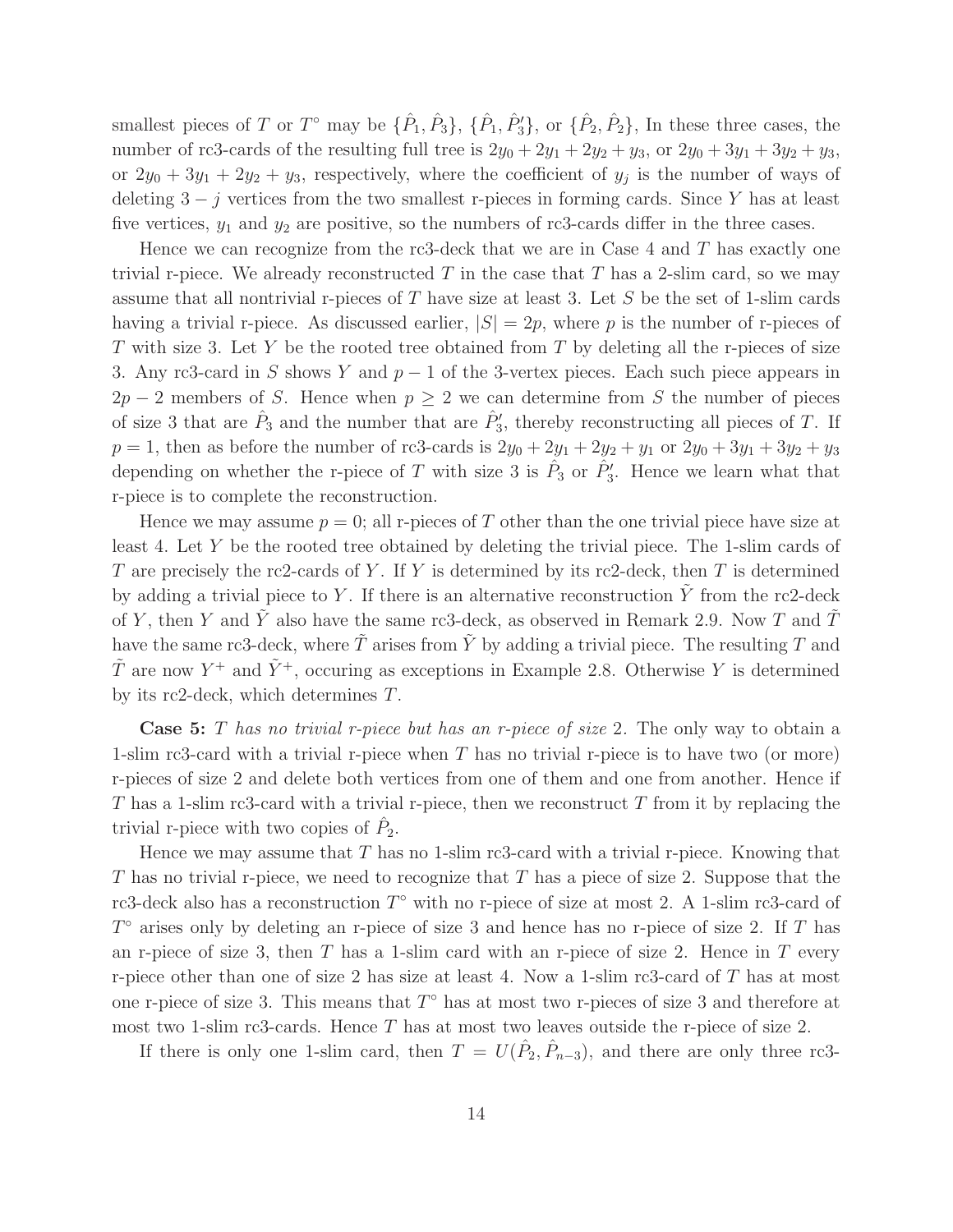cards. However, there are at least four ways to delete at most three vertices from the r-piece of size 3 in  $T^{\circ}$  (whether it is  $\hat{P}_3$  or  $\hat{P}'_3$ ), all leading to rc3-cards. Hence we may assume that there are two 1-slim cards, meaning that T has exactly two leaves outside the smallest piece. Now T has at most nine rc3-cards. If  $d^* = 3$ , then two r-pieces of size 3 and an additional piece of size at least 4 give  $T^{\circ}$  more than nine rc3-cards. If  $d^* = 2$ , then  $T^{\circ}$  (and hence also T) has exactly seven vertices. Here  $T \in \{U(\hat{P}_2, \hat{P}'_4), U(\hat{P}_2, \hat{P}''_4) \}$  and  $T^{\circ} \in \{U(\hat{P}_3, \hat{P}_3), U(\hat{P}_3, \hat{P}_3'), U(\hat{P}_3', \hat{P}_3')\}.$  The possibilities for T have four or five rc3-cards, respectively, while those for  $T^{\circ}$  have four, five, or six, respectively. This yields the pairs  $\{U(\hat{P}_2, \hat{P}'_4), U(\hat{P}_3, \hat{P}_3)\}\$ and  $\{U(\hat{P}_2, \hat{P}''_4), U(\hat{P}_3, \hat{P}'_3)\}\$ which are exceptions having the same rc3deck, as described in Example 2.8. In each pair the trees are distinguished by the number of unrooted copies of  $S_{2,1,1}$ .

Hence we recognize being in Case 5: T has one r-piece of size 2 (and no trivial r-piece). Say that a 1-slim card having an r-piece of size 2 is *defective*. If  $T$  has no defective card, then all pieces other than the one of size 2 have size at least 4, and the 1-slim rc3-cards of T are the rc1-cards of the rooted tree  $T'$  obtained by deleting the smallest r-piece from  $T$ . By Theorem 2.1, we can reconstruct  $T'$  and add an r-piece of size 2 to obtain  $T$ .

If T has a defective card, then T has a piece of size 3. A defective card contains as r-pieces all the r-pieces of  $T$  having size at least 4. It remains to determine the r-pieces of size 3; let there be p that are copies of  $\hat{P}_3$  and q that are copies of  $\hat{P}'_3$ . Defective cards arise by deleting an r-piece of size 3 or by deleting the r-piece of size 2 and one leaf from an r-piece of size 3. Thus each copy of  $\hat{P}_3$  loses at least one vertex in two defective cards, while each copy of  $\hat{P}'_3$  is diminished in three defective cards. This yields  $t = 2p + 3q$ , where t is the total number of defective cards. On the other hand  $s = p + q - 1$ , where s is the number of pieces of size 3 in each defective card. Since we see s and t from the rc3-deck, we compute p and q.

**Case 6:** Every r-piece of T has at least three vertices. Note the exceptions  $U(\hat{P}_3, \hat{P}_3)$  and  $U(\hat{P}_3, \hat{P}'_3)$ , which share rc3-decks with  $U(\hat{P}_2, \hat{P}'_4)$  and  $U(\hat{P}_2, \hat{P}''_4)$ , respectively, as discussed in Case 5. If the rc3-deck of  $T$  is not from one of these exceptions, then in the remaining case we have determined that all r-pieces of T have size at least 3.

Since  $d^* \geq 2$  and every r-piece has size at least 3, every r-piece of T appears as an r-piece of some rc3-card of  $T$ . Let  $b$  be the maximum size among all r-pieces in rc3-cards of  $T$ , and let c be the minimum such size, setting  $c = 0$  if T has a 1-slim card. The smallest r-piece(s) of T have size  $c+3$ . Every card having an r-piece of size c (or 1-slim card if  $c=0$ ) has  $d^*-1$ r-pieces that are all the r-pieces of T except one of size  $c + 3$ . Call these trim cards. (Note that  $b \geq c+3$ , with equality possible.)

For every trim card, there is one r-piece of T with size  $c + 3$  that does not appear. If some trim card has an r-piece of size  $c + 3$ , then T has more than one r-piece of size  $c + 3$ , and over all the trim cards we see all the pieces, in particular all the r-pieces of size  $c + 3$ . Choose a trim card C in which an r-piece R of size  $c + 3$  appears fewer than the maximum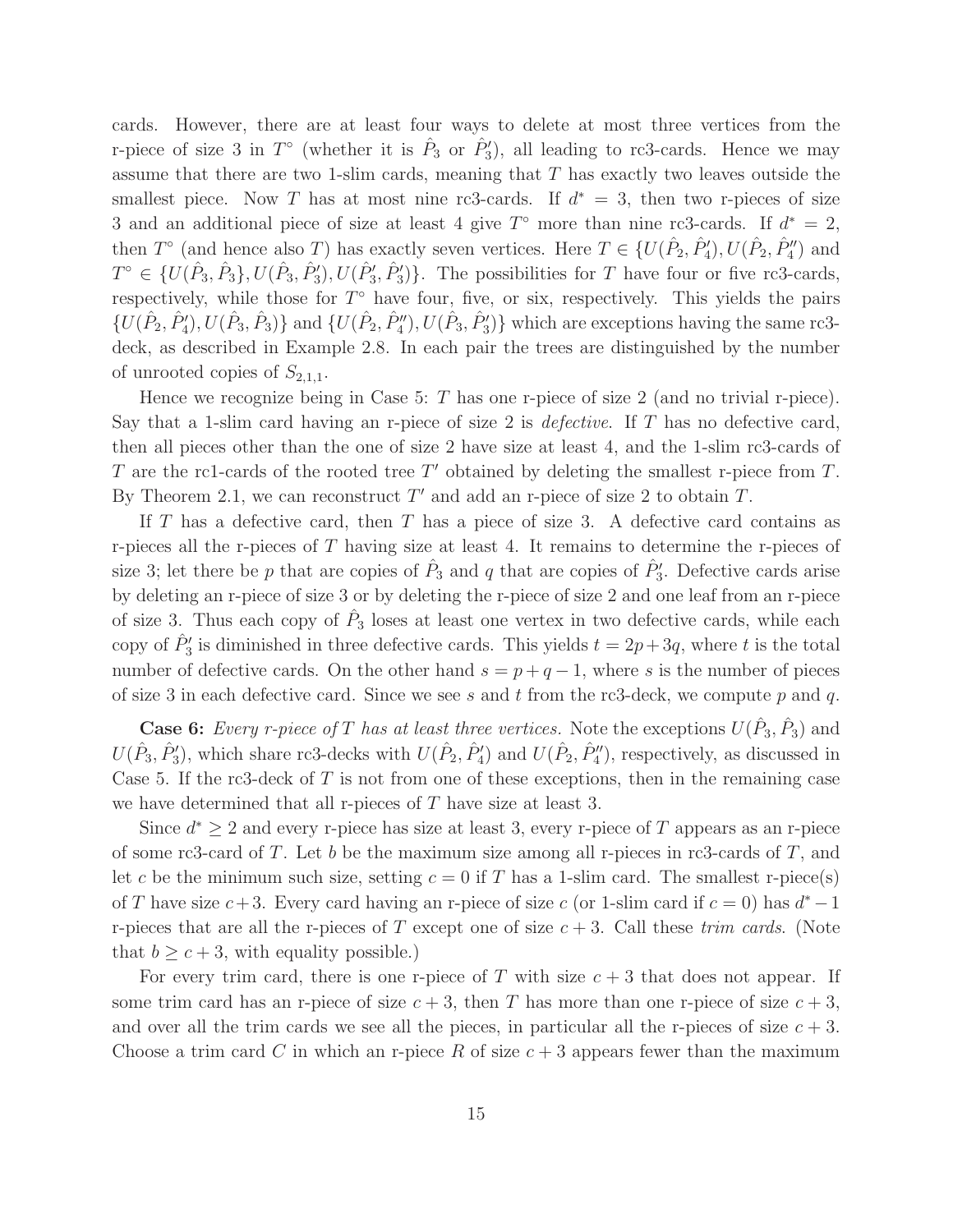number of times, and reconstruct  $T$  from  $C$  by replacing the smallest r-piece with a copy of R (or adding R as an r-piece if  $c = 0$ ).

In the remaining case, T has exactly one r-piece R of size  $c + 3$ . Each trim card gives us the other r-pieces, with their multiplicities (hence we also know  $b$ ). The set consisting of the smallest r-piece in each trim card is the rc3-deck of  $R$ . Now we can reconstruct  $R$  by the induction hypothesis and hence reconstruct  $T$  unless  $R$  is in the set of exceptions.

Let  $M$  be an r-piece of  $T$  with  $b$  vertices, and let  $d'$  be the number of r-pieces of  $T$ isomorphic to  $M$ . Obtain  $T'$  from  $T$  by deleting the r-pieces isomorphic to  $M$ . The rc3cards of  $T'$  are obtained from the rc3-cards of  $T$  with  $d'$  r-pieces isomorphic to  $M$  by deleting the copies of M. If  $d' < d^* - 1$ , then T' has at least two pieces, one of which is the exception R and the others of which have at least four vertices. No exceptions in Example 2.8 fit this description, so by the induction hypothesis  $T'$  is reconstructible from its rc3-deck, which we have obtained. After reconstructing  $T'$ , we add the copies of  $M$  to obtain  $T$ .

Hence we may assume that  $T$  consists of  $d^* - 1$  r-pieces isomorphic to  $M$  and one smaller piece R with s vertices (here  $s = c+3$ ). We know M, s, and b. First suppose that  $s \leq b-3$ . Let L be an rc2-card of M, and let a be the number of copies of L as an rc2-card of M. In every rc3-card of T having  $d^* - 2$  r-pieces isomorphic to M and one piece isomorphic to L, the remaining r-piece is an rc1-card of R (smaller than  $L$ ). Each rc1-card of R arises this way on exactly  $a(d^*-1)$  cards. Hence we obtain the rc1-deck of R. By Theorem 2.1, we can reconstruct R and thus reconstruct T. If  $s = b - 2$  and  $d^* \geq 3$ , then we can similarly use an rc1-card L' of M and obtain the rc1-deck of R from cards with  $d^* - 3$  r-pieces isomorphic to M and two r-pieces isomorphic to L.

Next suppose  $s = b - 2$  and  $d^* = 2$ . Let L be an rc1-card of M, and let a be the number of copies of L as an rc1-card of M. In every rc3-card of T having an r-piece isomorphic to L, the other r-piece is an rc2-card of R (smaller than L). Each rc2-card of R arises this way on exactly a cards. Hence we obtain the rc2-deck of R. By Theorem 2.4, we can reconstruct R and hence T unless we have the common rc2-deck of  $\hat{P}_s$  and  $\hat{P}'_s$  or of  $\hat{Q}_s$  and  $\hat{Q}'_s$ . To distinguish these, note that an rc3-card of T having pieces of sizes  $b-3$  and  $b-2$  arises by deleting three vertices from  $M$  (in which case the other piece is  $R$ ) or by deleting two vertices from M and one vertex from R. Hence the number of these cards is  $ij + j'$ , where i is the number of leaves of R, j is the number of rc2-cards of M, and j' is the number of rc3-cards of M. Since we know  $M$ , we know j and j' and can compute i. This distinguishes between  $\hat{P}_s$  and  $\hat{P}'_s$  and between  $\hat{Q}_s$  and  $\hat{Q}'_s$  for R.

In the final case,  $s = b - 1$ . Since we know M, we know the rc1-deck  $L_1, \ldots, L_m$  of M, where m is the number of leaves of M. Let S be the multiset of rc3-cards of T in which one piece has  $b-3$  vertices, one has  $b-1$  vertices, and the rest are isomorphic to M. Such cards arise by deleting three vertices from one copy of M or by deleting one vertex from a copy of M and two vertices from R. If for some member of S the piece with  $b-1$  vertices is not in the rc1-deck of  $M$ , then that piece is  $R$  and we complete the reconstruction.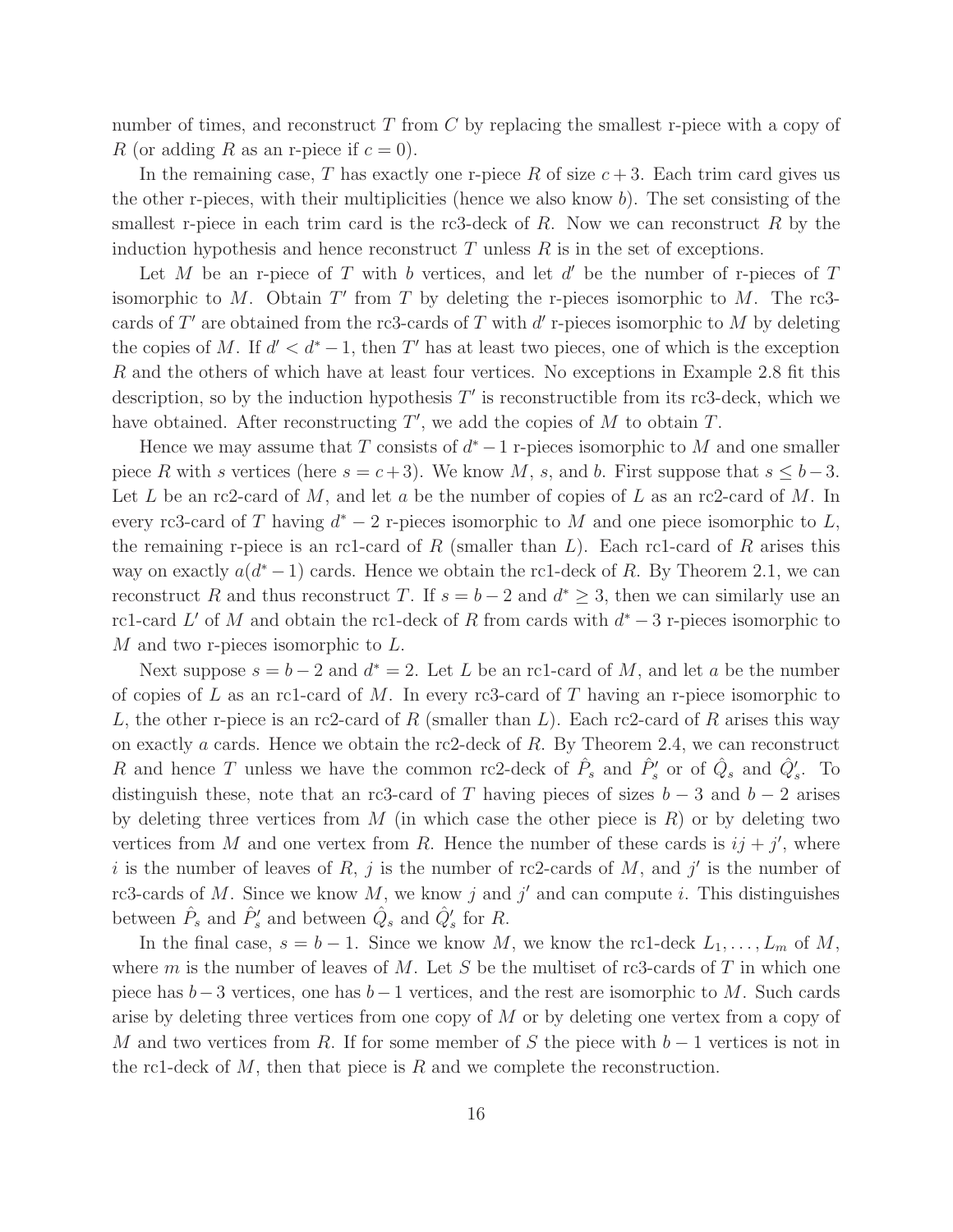Otherwise, R is an rc1-card of M. Let p be the number of rc3-cards of M, and let q be the number of rc2-cards of  $R$ ; at present  $q$  is unknown. Let  $k$  be the multiplicity of a given rc1-card L of M. If  $L \neq R$ , then the number of members of S in which the piece with  $b - 1$ vertices is L is  $(d^* - 1)kq$ . If  $L = R$ , then that number is  $(d^* - 1)(kq + p)$ . Since we know  $|S|$  from the deck, and the multiplicities of the various rc1-cards of M sum to m, we can compute  $q = \frac{|S| - (d^* - 1)p}{(d^* - 1)m}$  $\frac{(-a^{\nu}-1)p}{(d^{\nu}-1)m}$ . Since we know the multiplicity of each rc1-card of M, we can now determine which one occurs too often as a piece of a member of S, and that is R.

In applying Theorem 2.10 to 3-reconstructibility of tree, knowing the number of leaves of a tree and the number of copies of  $S_{2,1,1}$  distinguishes the exceptions when a rooted tree is not weakly 3-reconstructible. Fortunately, we will be able to determine these quantities. In the unrooted setting, we proved in [6] that when  $n \geq 7$ , the  $(n-3)$ -deck of an *n*-vertex graph determines its degree list. Also, the number of copies of  $S_{2,1,1}$  is determined by the  $(n-3)$ -deck when  $n \geq 8$ , by Observation 1.2.

# 3 Trees with Cost at Most  $(n-4)/2$

In this section we use Theorem 2.10 to show that trees in a large class are 3-reconstructible. We consider a "cost" parameter related to the notion of centroids in trees. The term "centroid" has been used in various ways in the literature, but this definition seems most common.

**Definition 3.1.** The cost of a vertex v in a tree T is the maximum number of vertices in a component of  $T - v$ . A centroid of a tree is a vertex with smallest cost. The cost of T, which we write as  $c(T)$ , is the minimum cost among the vertices of T, that is, the cost of a centroid of T.

It is well known that a tree has a unique centroid or has two adjacent centroids, yielding unicentroidal or bicentroidal trees, respectively. We need this fact in a stronger form. Myrvold [11] heavily used centroids and a more detailed version of this lemma in proving that trees with at least five vertices are 1-reconstructible from only three cards; that is, every such tree has "reconstruction number" 3.

**Lemma 3.2.** Every n-vertex tree has either a unique centroid, with cost less than  $n/2$ , or two adjacent centroids, with cost exactly  $n/2$ .

*Proof.* If a vertex v in a tree T has cost greater than  $n/2$ , then its neighbor in the large component of  $T - v$  has smaller cost. Hence a vertex with smallest cost has cost at most  $n/2$ . For such a vertex v and any neighbor u, the forest  $T - u$  has a component consisting of v plus all the other components of  $T - v$ , thereby yielding cost at least  $n/2$ . Furthermore,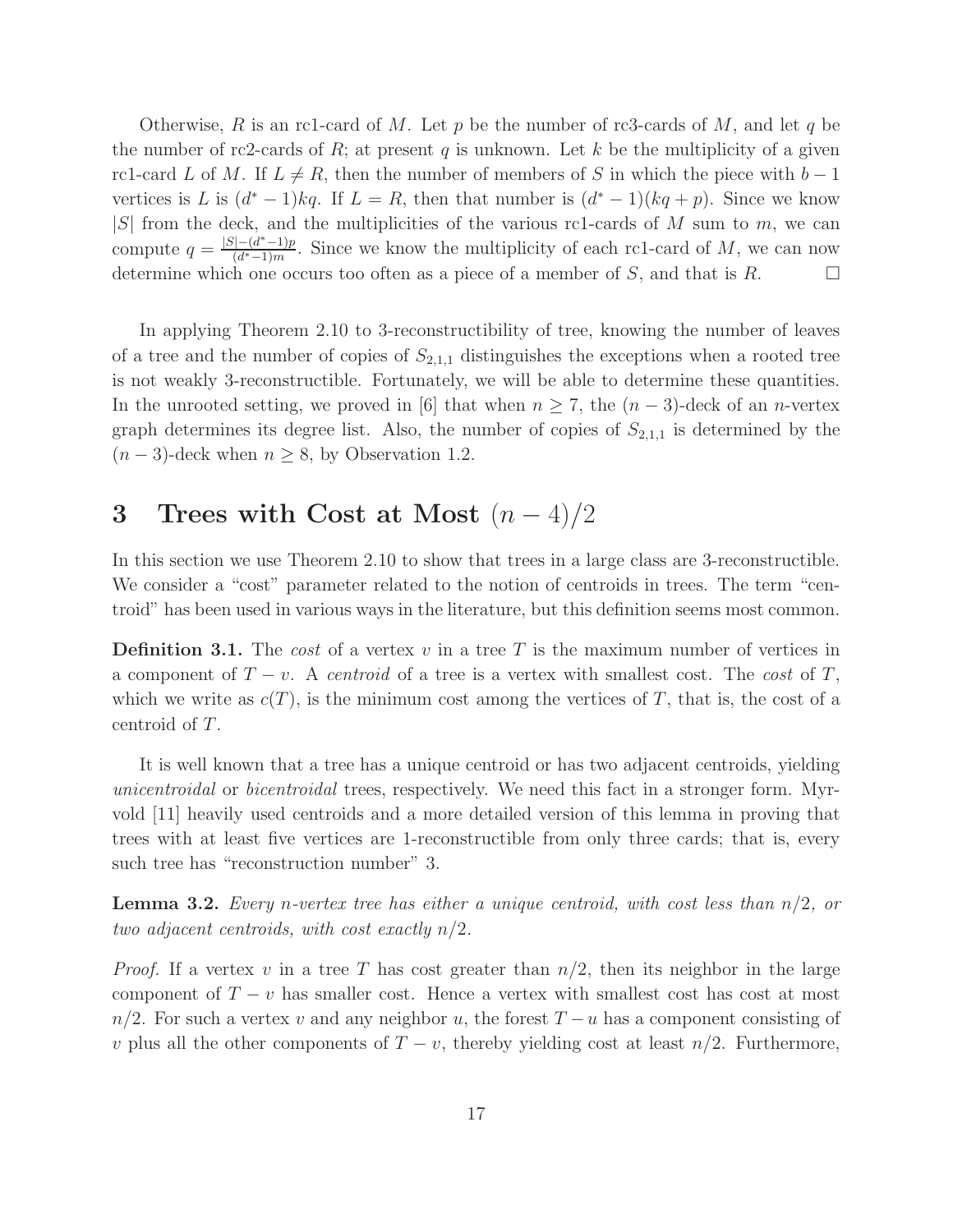if v has cost less than  $n/2$ , then u has cost more than  $n/2$ . Moving further away from v increases the cost more.

Hence there are at most two centroids, and the cost is at most  $n/2$ . Furthermore, we have also shown that if the cost is less than  $n/2$ , then the centroid is unique.

**Definition 3.3.** The pieces of a unicentroidal tree T having centroid  $z$  are the components of  $T - z$ ; when we know T and z, the neighbors of z in the pieces are the roots of the pieces. In a bicentroidal tree, the two subtrees obtained by deleting the edge joining the centroids are the branches of the tree, and the roots of the branches are the centroids. The size of a piece or branch is the number of vertices.

We begin with a short self-contained argument that we can recognize the  $(n-3)$ -decks of trees.

**Lemma 3.4.** If T is an n-vertex tree with  $n \ge 7$ , then every graph having the same  $(n-3)$ deck as T is a tree.

*Proof.* The  $(n-3)$ -deck provides the 2-deck, so every reconstruction has  $n-1$  edges. All cards are acyclic, so reconstructions have no cycles of length at most  $n-3$ . Therefore, a non-tree reconstruction G must be  $C_{n-1} + P_1$  or  $C_{n-2} + P_2$  or the graph C' consisting of  $C_{n-2}$ plus a pendant edge and an isolated vertex.

The numbers of copies of  $P_{n-3}$  and  $K_{1,3}$  in these alternatives are  $(n-1, 0)$  or  $(n-2, 0)$  or  $(n, 1)$ , respectively; we know these values, since  $n-3 \geq 4$ . If T is a path, then its  $(n-3)$ -deck has only four copies of  $P_{n-3}$ , but  $4 < n-2$ . Hence we may assume that T has a branch vertex, which puts a copy of  $K_{1,3}$  into the 4-deck and requires  $G = C'$ . However, a tree with only one copy of  $K_{1,3}$  contains at most five copies of  $P_{n-3}$  (achieved by  $S_{n-3,1,1}$ ), and  $5 < n$ .

In studying connected cards in the  $(n - \ell)$ -deck of an *n*-vertex tree, it is helpful to know which vertices of the original tree can be centroids of the card. When  $\ell$  is fixed, the centroid of a connected card cannot be very far from the original centroid. Our primary interest will be in the two largest pieces of a tree. The remaining vertices form appendages from the centroid, so we use a botanical term describing appendages on trees.

**Definition 3.5.** A j-burl in a tree T is a vertex v such that there are exactly j vertices in  $T - v$  outside the two largest components. The *burl* of the tree T is the set of these outside vertices when v is the centroid of T. Recall that  $c(T)$  denotes the cost of T, which is the number of vertices in a largest component of the forest obtained by deleting a centroid of T.

**Lemma 3.6.** Let z be a centroid of an n-vertex tree  $T$ . Let u be a centroid of a connected card C in the  $(n - \ell)$ -deck of T. If  $n > 2\ell$ , then  $z \in V(C)$ . If  $c(T) \leq (n - \ell + 1)/2$ , then u is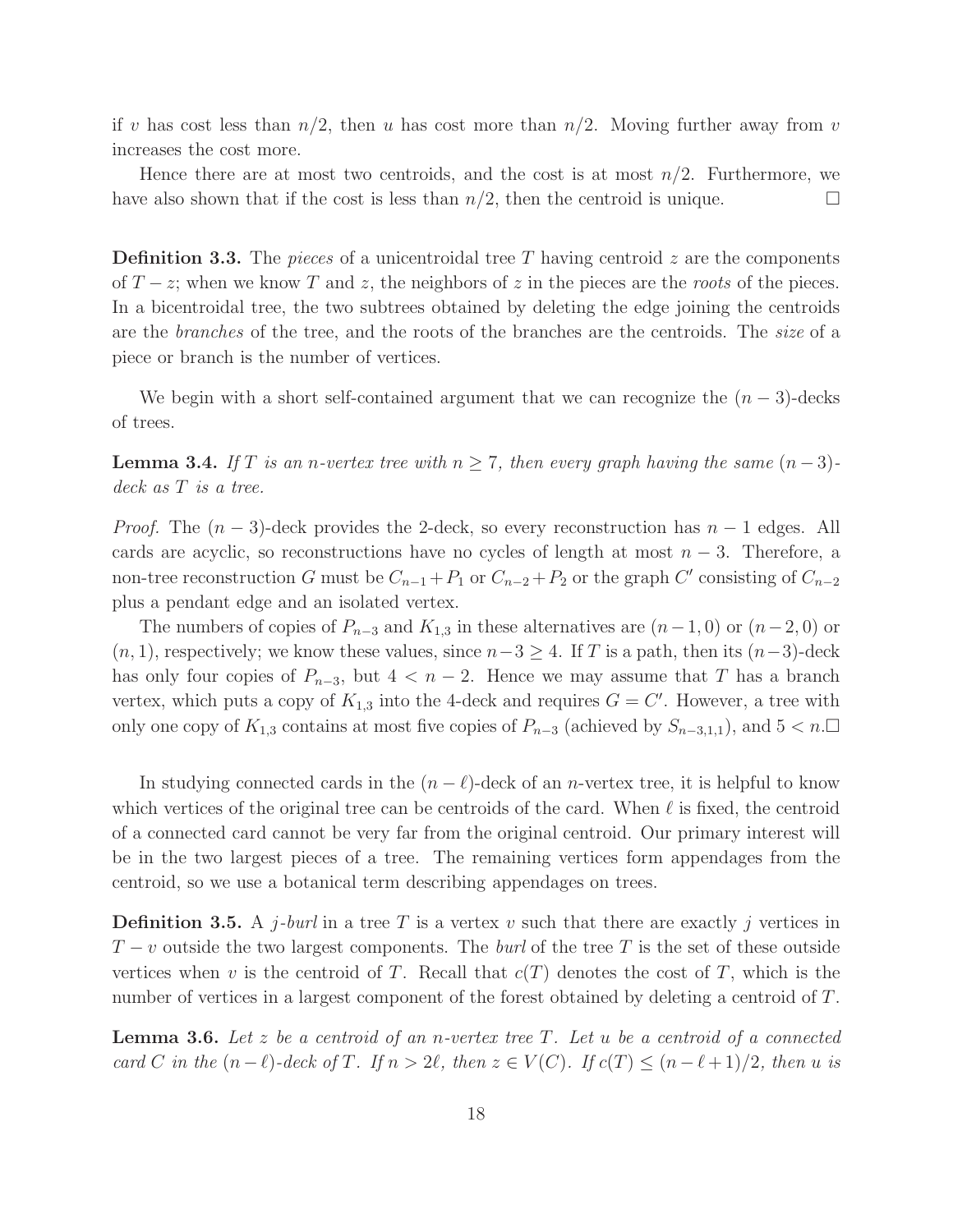z or a neighbor of z. If  $c(T) = (n - \ell + 2)/2$ , then u can have distance 2 from z only if their common neighbor has degree 2 in T. If  $c(T) = n/2$ , then u can be outside the neighborhoods of the centroids of T only if the closer centroid is a j-burl with  $j \leq (\ell-4)/2$ .

*Proof.* Omitting  $z$  from a connected card requires the vertices of the card to lie in one piece of T, which requires  $(n - \ell) \leq c(T) \leq n/2$  and hence cannot happen when  $n > 2\ell$ .

Every component of  $T-z$  has at most  $c(T)$  vertices. Therefore, if u is a vertex outside the closed neighborhood of z, in  $T - u$  there is a component with at least  $n - c(T) + 1$  vertices. In order to make u a centroid of C, this component must be cut down to at most  $(n - \ell)/2$ vertices. Hence  $n - c(T) + 1 - \ell \leq (n - \ell)/2$ , which simplifies to  $c(T) \geq (n - \ell + 2)/2$ .

When this inequality is violated, there is no such centroid. When it holds with equality, the large component of  $T - u$  must have exactly  $n - c(T) + 1$  vertices, so u and z must have a common neighbor with degree 2.

Suppose that T is bicentroidal and the centroid u of C has distance at least 2 from the closer centroid z of T, and let z be a j-burl in T. To become a piece of  $C - u$ , the component of  $T - u$  containing z must be trimmed to at most  $(n - \ell)/2$  vertices. That component of  $T - u$  contains z, the large component of  $T - z$ , the j-burl at z, and at least one vertex between u and z, so it has at least  $2 + j + n/2$  vertices and can only lose  $\ell$  in the card C. Hence  $2 + j + n/2 - \ell \leq (n - \ell)/2$ , which simplifies to  $j \leq (\ell - 4)/2$ .

**Corollary 3.7.** Let T be an n-vertex tree. If  $c(T) \neq (n-1)/2$ , then every centroid in every connected  $(n-3)$ -card C of T is or has a neighbor that is a centroid of T. If  $c(T) = (n-1)/2$ and C has a centroid u that is not a neighbor of the centroid  $z$  of T, then C is bicentroidal and the common neighbor of u and z has degree 2 in T and is the other centroid of C.

*Proof.* Let z be a centroid of T, and set  $\ell = 3$  in Lemma 3.6. Now  $c(T) \leq (n-2)/2$  keeps the centroid of C within distance 1 of z, while  $c(T) = (n-1)/2$  allows it to move one step farther when the common neighbor has degree 2 (the card is then bicentroidal).

When T is bicentroidal, there is no j-burl when j is negative, so the centroid of C must be a neighbor of a centroid of T.

Our arguments for reconstruction of a tree T from the  $(n-3)$ -deck are based on the value of the cost  $c(T)$ . Therefore, we need lemmas that enable us to recognize this value from the deck. For a deck  $D$ , let  $c(D)$  denote the maximum cost among connected cards in  $D$ .

**Lemma 3.8.** The  $(n - \ell)$ -deck  $\mathcal{D}$  of an n-vertex tree T satisfies

$$
c(\mathcal{D}) = \begin{cases} c(T) & \text{if } c(T) \le (n - \ell)/2, \\ \lfloor (n - \ell)/2 \rfloor & \text{if } c(T) > (n - \ell)/2. \end{cases}
$$

Also, if  $c(T) \leq (n - \ell)/2$ , then the centroid of T is a centroid in every connected card.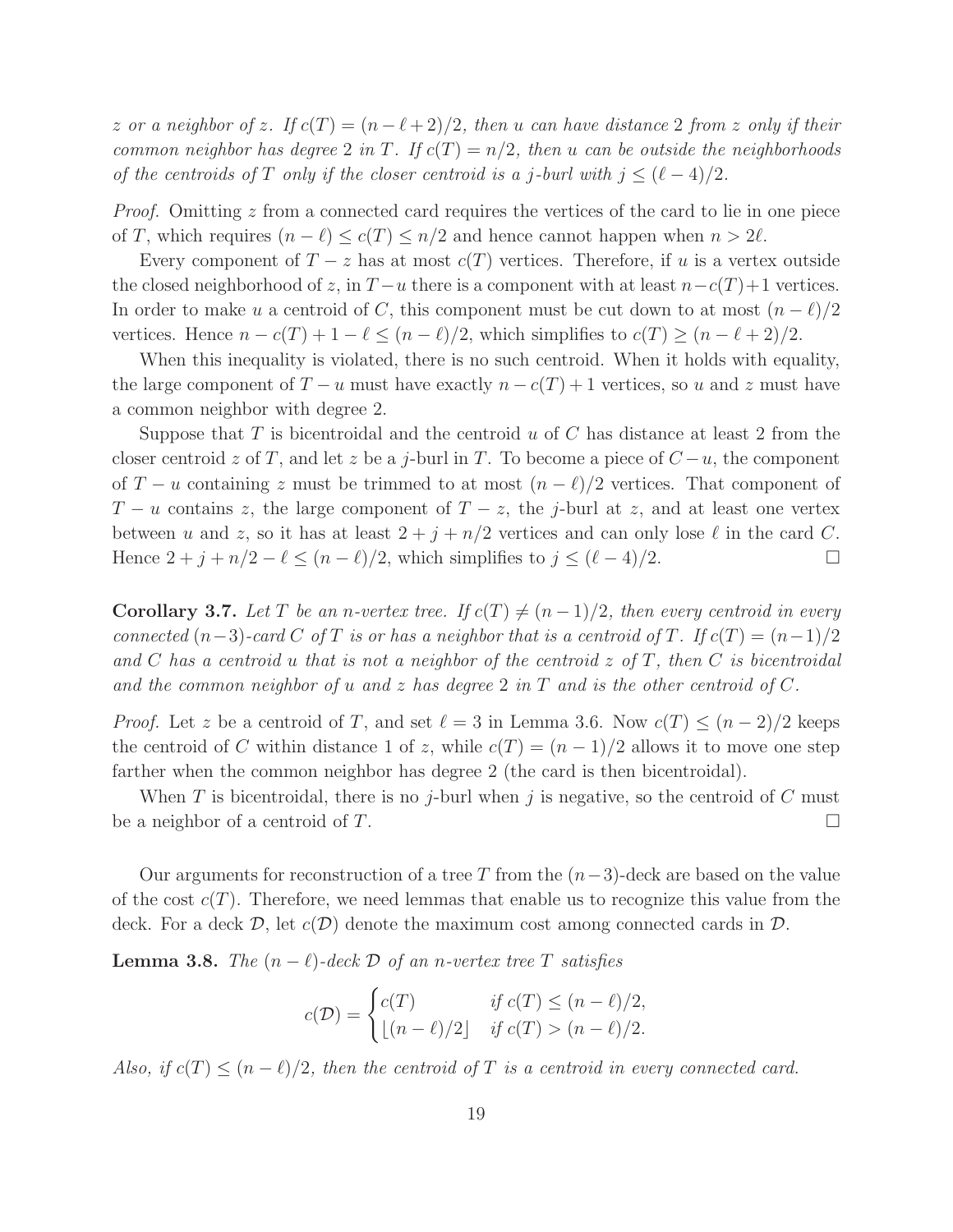*Proof.* Let z be a centroid of T, and let X be a largest piece of T. By Lemma 3.6, z appears in every connected card  $C$  in  $\mathcal{D}$ .

First suppose  $c(T) \leq (n - \ell)/2$ . Components of  $C - z$  are contained in components of  $T-z$  and hence have at most  $c(T)$  vertices. Since  $c(T) \leq (n-\ell)/2 = |V(C)|/2$ , we conclude that z is a centroid of C, and  $c(C) \leq (n-\ell)/2$ . Furthermore, if C arises by deleting  $\ell$  vertices outside X, then X is still a piece, so  $c(C) = c(T)$ . Hence  $c(D) = c(T)$ .

Now suppose  $c(T) > (n - \ell)/2$ . Every connected card C satisfies  $c(C) \leq (n - \ell)/2$ , so it suffices to construct a card C with cost  $|(n - \ell)/2|$ . Delete successive leaves of X until exactly  $|(n - \ell)/2|$  vertices of X remain. Complete the card by successively deleting other leaves outside X. The number of vertices remaining outside X is  $|(n - \ell)/2|$ , since the card has  $n-\ell$  vertices. Thus z is the unique centroid if  $n-\ell$  is odd, while both z and its neighbor x in X are centroids if  $n - \ell$  is even. Hence  $c(C) = |(n - \ell)/2|$ , and  $c(D) = |(n - \ell)/2|$ .  $\Box$ 

#### **Theorem 3.9.** For  $n \geq 7$ , trees with n vertices and cost at most  $(n-5)/2$  are 3-reconstructible.

*Proof.* Let D be the  $(n-3)$ -deck of such a tree T. By Lemma 3.8, we recognize that T is in this family: every connected card has cost at most  $(n-5)/2$ . Lemma 3.8 also implies that every connected card has the centroid  $z$  of  $T$  as its unique centroid. With  $z$  distinguished in each connected card, the connected cards form the rc3-deck of T as a rooted tree with root z. In addition,  $c(T) \leq (n-5)/2$  requires  $d_T(z) \geq 3$ . The rooted trees in Example 2.8 that have root-degree 3 and are not reconstructible from their rc3-decks have six vertices. Hence by Theorem 2.10 we can reconstruct T from the deck.  $\Box$ 

For general  $\ell$ , Lemma 3.8 will lead to  $\ell$ -reconstructibility of *n*-vertex trees having cost less than  $(n - \ell)/2$  if rooted trees are proved to be weakly  $\ell$ -reconstructible, since the centroid of T is can be determined in every connected card and used as a root. This also needs a suitable threshold for  $n$  and avoiding the exceptions to reconstruction of rooted trees.

Recognition of trees with cost at most  $(n-5)/2$  means that we can also recognize trees with cost at least  $(n-4)/2$ . Our approach is to successively recognizing a subfamily of the remaining family of tree and show that the family is weakly reconstructible. For tree with cost  $(n-4)/2$ , the reconstruction is similar to Theorem 3.9 once we prove that the family is recognizable. We will consider not only the order of the largest piece, but also that of the next largest piece. We also consider special cards with two components.

**Definition 3.10.** For a unicentroidal tree T, let  $c'(T)$  denote the size of the second largest piece in T, which may equal  $c(T)$ ; we call  $c'(T)$  the *subcost* of T. An  $\left(\frac{n-a}{2}\right)$  $\frac{-a}{2}, \frac{n-b}{2}$  $\frac{-b}{2}$ )-card is a connected card such that for a centroid u the two largest components of  $T - u$  have  $(n - a)/2$ and  $(n - b)/2$  vertices, with  $a \leq b$ . For a deck  $D$ , let  $c'(\mathcal{D})$  denote the maximum subcost among the connected cards with maximum cost.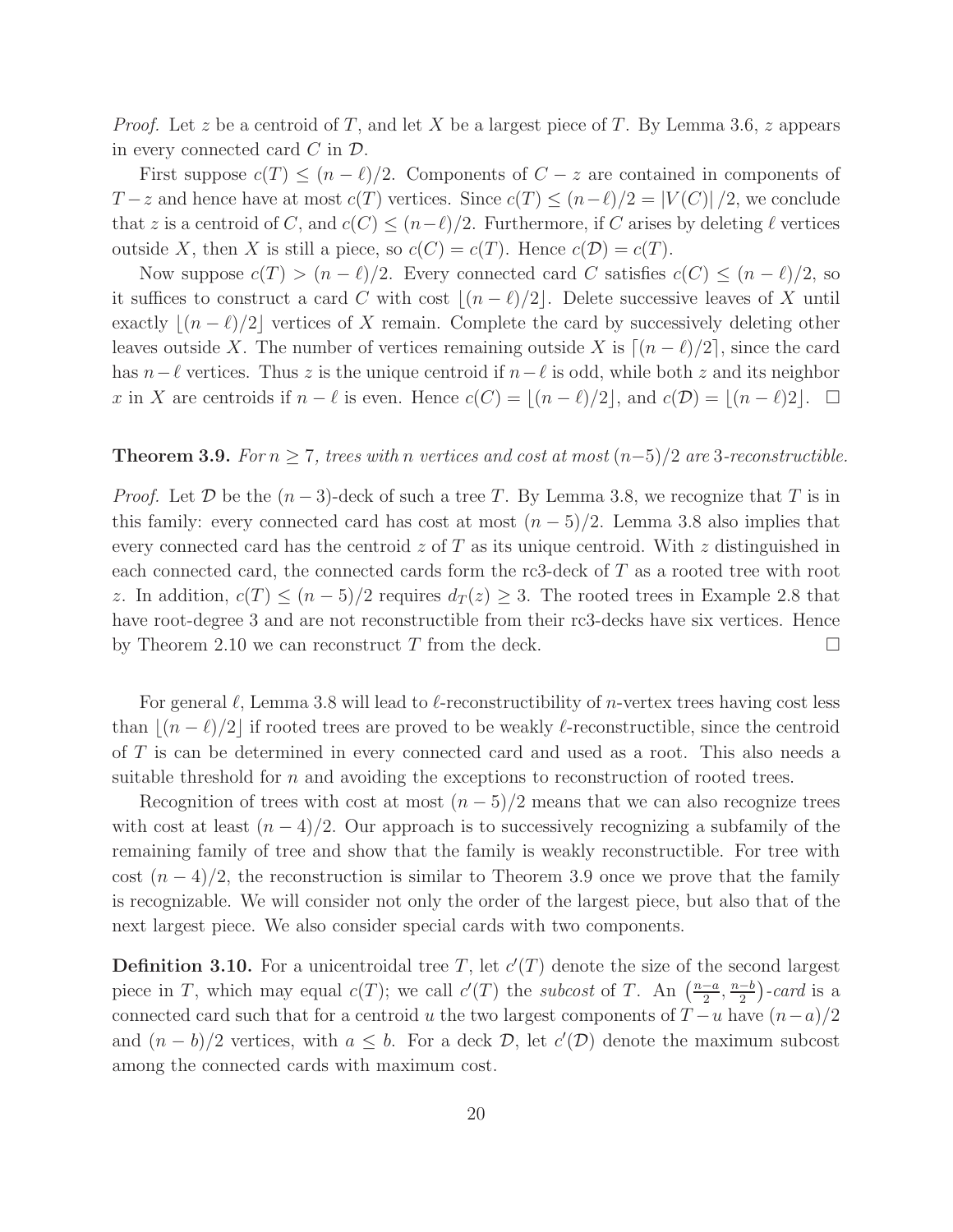A card in the  $(n-\ell)$ -deck of an *n*-vertex graph is *balanced* if it consists of two components having  $\lceil (n - \ell)/2 \rceil$  and  $\lceil (n - \ell)/2 \rceil$  vertices, respectively.

When discussing a unicentroidal tree T, we let z denote the centroid, with neighbor x in a largest piece  $X$  and neighbor  $x'$  in a second largest piece  $X'$ .

By Lemma 3.8, the cost of a tree T is determined by the cost of its  $(n - \ell)$ -deck when  $c(T) < |(n-\ell)/2|$ . When  $\ell = 3$  and n is even,  $c(\mathcal{D}) = (n-4)/2$  for  $c(T) \in \{(n-4)/2, (n-\ell)/2\}$ 2)/2,  $n/2$ . Our next task is to recognize when  $c(T) = (n-4)/2$ .

**Lemma 3.11.** If  $D$  is the  $(n-3)$ -deck of an n-vertex tree T, where n is even and  $n \ge 20$ , then  $c(T) = (n-4)/2$  if and only if

- (a)  $c(\mathcal{D}) = (n-4)/2$ ,
- (b) D has no balanced cards, and
- $(c1)$  some connected card has cost  $(n-10)/2$ , or
- (c2)  $c'(\mathcal{D}) = (n-2j)/2$  for some  $j \in \{2, 3, 4\}$ , and T has a  $\left(\frac{n-2j}{2}\right)$  $\frac{-2j}{2}, \frac{n-10}{2}$  $\frac{-10}{2}$ )-card. Also, when  $j = 4$  there is a  $\left(\frac{n-6}{2}\right)$  $\frac{-6}{2}, \frac{n-8}{2}$  $\frac{2}{2}$ )-card, and when  $j=3$  there is a  $\left(\frac{n-6}{2}\right)$  $\frac{-6}{2}, \frac{n-6}{2}$  $\frac{-6}{2}$ ) - card and a  $\left(\frac{n-8}{2}\right)$  $\frac{-8}{2}, \frac{n-8}{2}$  $\frac{-8}{2}$ ) - card.

*Proof.* By Lemma 3.8, we may assume  $c(T) \in \{(n-4)/2, (n-2)/2, n/2\}$ . In each case  $c(\mathcal{D}) = (n-4)/2$ , by Lemma 3.8.

**Case 1:**  $c(T) = (n-4)/2$ . Any balanced card has components with  $(n-2)/2$  and  $(n-4)/2$  vertices, since  $n-3$  is odd. Thus deleting any single vertex from T leaves a component with at least  $(n-2)/2$  vertices, contradicting  $c(T) = (n-4)/2$ . Hence (b) holds.

Define j by  $c'(T) = (n-2j)/2$ ; note that  $j \ge 2$ . Every piece of T has at most  $(n-4)/2$ vertices. By Lemma 3.8, the centroid of every connected card is  $z$ , the centroid of  $T$ . In any connected card obtained by deleting three vertices of X, there remain  $(n-10)/2$  vertices of X and the entire second largest piece X'. If  $j \geq 5$ , then such a card has cost  $(n-10)/2$ .

Hence we may assume  $j \in \{2, 3, 4\}$ . The card described is a  $\left(\frac{n-2j}{2}\right)$  $\frac{-2j}{2}, \frac{n-10}{2}$  $\frac{-10}{2}$ )-card unless besides X and X' there is another piece in T with at least  $(n-8)/2$  vertices. This requires  $n \geq 1 + \frac{n-4}{2} + \frac{n-2j}{2} + \frac{n-8}{2}$  $\frac{-8}{2}$ , which simplifies to  $2j \geq n-10$ . Since  $2j \leq 8$ , we obtain the  $\left(\frac{n-2j}{2}\right)$  $\frac{-2j}{2}, \frac{n-10}{2}$  $\frac{-10}{2}$ )-card unless  $n \leq 18$ . (When  $n = 18$ , for example, the spider  $S_{7,5,5}$  has cost  $(n-4)/2$ , no connected card with cost 4 for (c1), and no  $\left(\frac{n-8}{2}\right)$  $\frac{-8}{2}, \frac{n-10}{2}$  $\frac{-10}{2}$ )-card for (c2).)

For  $c'(\mathcal{D}) = (n-2j)/2$ , we need a  $\left(\frac{n-4}{2}\right)$  $\frac{-4}{2}, \frac{n-2j}{2}$  $\frac{-2j}{2}$ )-card. We keep the two largest pieces to make such a card by deleting three vertices from the burl. These are available, since there are  $1 + \frac{n-2j}{2} + \frac{n-4}{2}$  $\frac{-4}{2}$  vertices outside the burl, leaving  $j+1$  vertices in the burl. Also  $c'(\mathcal{D}) \leq c'(T)$ when each connected card has centroid z, so  $c'(\mathcal{D}) = c'(T) = (n - 2j)/2$ .

Finally, deleting one vertex from X and two from the burl yields a  $\left(\frac{n-6}{2}\right)$  $\frac{-6}{2}$ ,  $\frac{n-2j}{2}$  $\frac{-2j}{2}$ )-card. When  $j = 3$ , deleting two from X and one from X' yields an  $\left(\frac{n-8}{2}\right)$  $\frac{-8}{2}, \frac{n-8}{2}$  $\frac{-8}{2}$ )-card.

**Case 2:**  $c(T) = (n-2)/2$ . Assume (a), (b), and (c). If  $c'(T) \ge (n-4)/2$ , then T has a balanced card, contradicting (b). Hence  $c'(T) \leq (n-6)/2$ .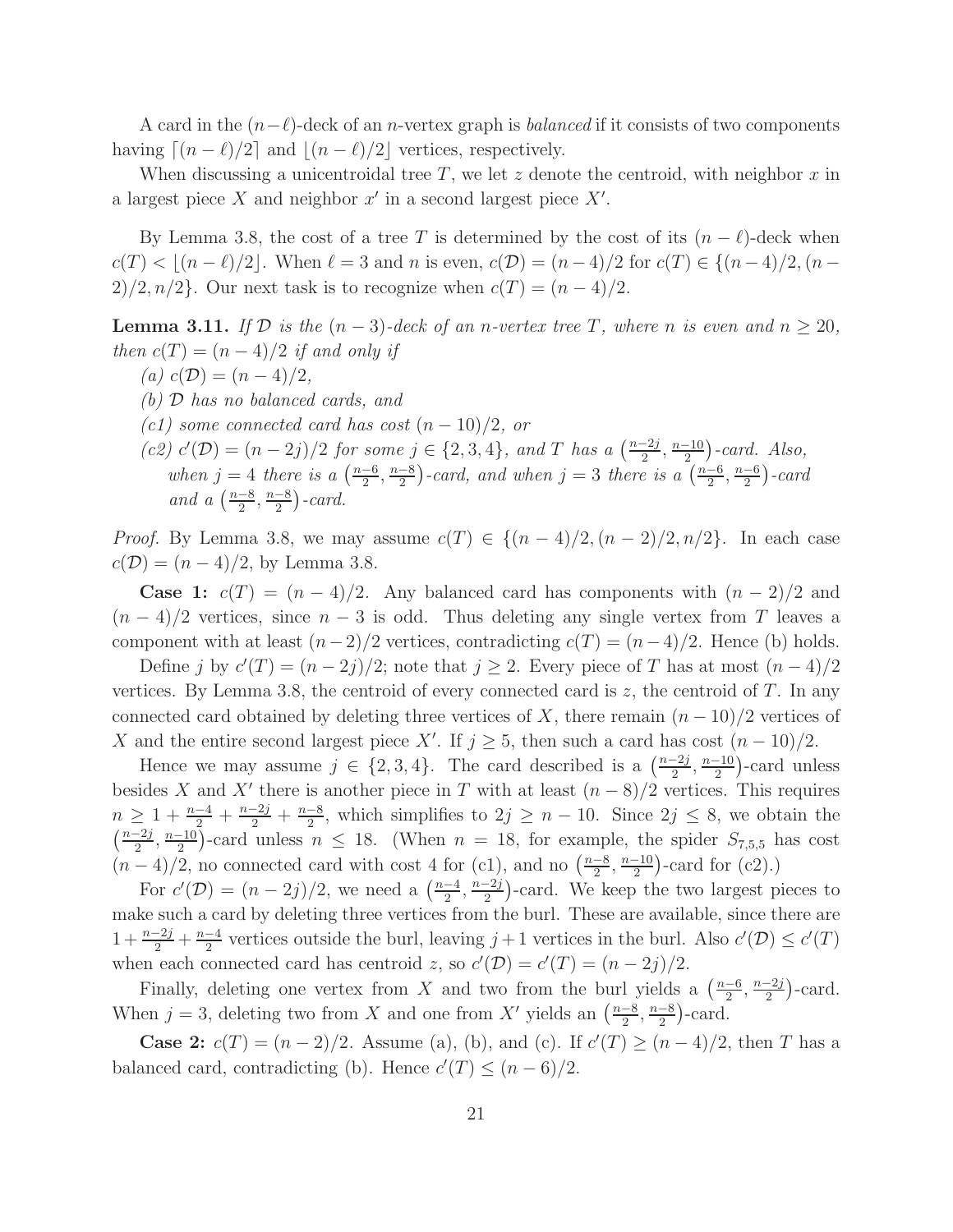Deleting  $\ell$  vertices reduces the cost by at most  $\ell$ . Thus no card of T has cost at most  $(n-10)/2$ , and (c1) fails. Hence (c2) holds, so  $c'(\mathcal{D}) = (n-2j)/2$  for some  $j \in \{2,3,4\}$ , and with (a) there is a  $\left(\frac{n-4}{2}\right)$  $\frac{-4}{2}, \frac{n-2j}{2}$  $\frac{-2j}{2}$ )-card C.

The centroid of C is in  $\{x, z, x'\}$ , by Corollary 3.7. It cannot be  $x'$ , since the component of  $T - x'$  containing z has at least  $(n + 6)/2$  vertices, which cannot be cut to  $(n - 4)/2$ by deleting three vertices. If the centroid is z, then the second largest piece in  $T$  has at least  $(n-2j)/2$  vertices. Since the largest piece in T has  $(n-2)/2$  vertices, forming a  $\left(\frac{n-2j}{2}\right)$  $\frac{-2j}{2}, \frac{n-10}{2}$  $\frac{-10}{2}$ )-card with centroid z requires deleting at least four vertices.

Hence the centroid of C is x. The component of  $T-x$  containing z has  $(n+2)/2$  vertices. Since C is a  $\left(\frac{n-4}{2}\right)$  $\frac{-4}{2}, \frac{n-2j}{2}$  $\frac{-2j}{2}$ )-card, C must arise by deleting three vertices from that component of  $T - x$ . Thus X contains a piece Y of C with  $(n - 2j)/2$  vertices.

Now consider the required  $\left(\frac{n-6}{2}\right)$  $\frac{-6}{2}, \frac{n-2j}{2}$  $\frac{-2j}{2}$ -card C' if  $j \in \{3, 4\}$ . The centroid of C' cannot be x, since the two biggest components of  $T - x$  would together have to lose at least four vertices. Hence the centroid of  $C'$  is z. Now, as earlier when we studied  $C$ , there must be pieces as large as  $(n-6)/2$  and  $(n-2j)/2$  in T, so again  $c'(T) \ge (n-2j)/2$ . Again we must delete at least four vertices from the two largest pieces of T to obtain a  $\left(\frac{n-2j}{2}\right)$  $\frac{-2j}{2}, \frac{n-10}{2}$  $\frac{-10}{2}$ )-card.

Hence  $j = 2$ , and C is a  $\left(\frac{n-4}{2}\right)$  $\frac{-4}{2}, \frac{n-4}{2}$  $\frac{-4}{2}$ )-card. We have shown that the centroid of  $\tilde{C}$  is x, with a piece Y contained in X. Since Y uses all of X except the one vertex x, we have  $d_T(x) = 2$ . Now deleting x and two vertices from  $X'$  yields a balanced card, contradicting (b).

**Case 3:**  $c(T) = n/2$ . Here T is bicentroidal, with centroids z and z'. Let X be a second largest component of  $T - z$ , with x its neighbor of z; similarly define X' and x' from  $T - z'$ . By (b), T has no balanced cards, which requires  $d_T(z)$ ,  $d_T(z') \geq 3$  and  $|V(X)|, |V(X')| \le (n-6)/2$ , so  $c'(T) \le (n-6)/2$ . Since  $c(T) = n/2$ , every connected card has cost at least  $(n-6)/2$ , so again (c1) cannot hold. Also, there is no  $\left(\frac{n-8}{2}\right)$  $\frac{-8}{2}, \frac{n-10}{2}$  $\frac{-10}{2}$ )-card and no  $\left(\frac{n-8}{2}\right)$  $\frac{-8}{2}, \frac{n-8}{2}$  $\frac{-8}{2}$ )-card, which are required when j in (c2) is 4 or 3, respectively. Hence  $j = 2$ and  $c'(\mathcal{D}) = (n-4)/2$ .

Thus we have a  $\left(\frac{n-4}{2}\right)$  $\frac{-4}{2}, \frac{n-4}{2}$  $\frac{-4}{2}$ )-card C. Since  $c'(T) \leq (n-6)/2$ , moving away from z or z' to a vertex w allows only the component of  $T - w$  containing z and z' to have more than  $(n-6)/2$  vertices. Hence C cannot exist.

**Theorem 3.12.** For even n with  $n \geq 20$ , trees with n vertices and cost  $(n-4)/2$  are 3-reconstructible.

*Proof.* Let  $D$  be the  $(n-3)$ -deck of such a tree T. By Lemmas 3.8 and 3.11, we recognize from  $\mathcal D$  that  $T$  is in this family. Lemma 3.8 also implies that every connected card has the centroid  $z$  of T as its unique centroid  $(n-3$  is odd). Hence again the connected cards form the rc3-deck of T with root z, and again  $d_T(z) \geq 3$ . By the same proof as in Theorem 3.9, we can reconstruct T from the deck.  $\Box$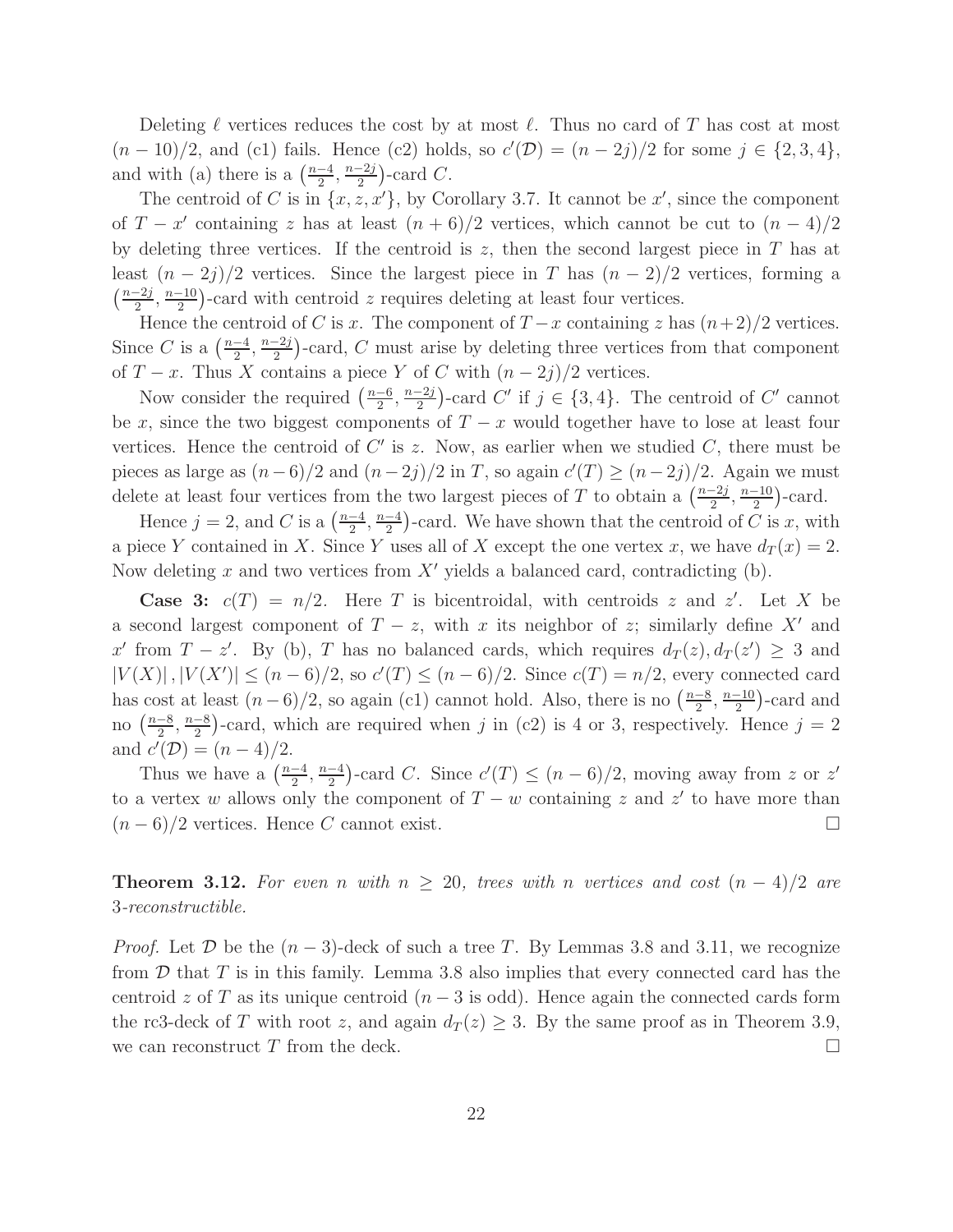A tree T with higher cost may have connected cards whose centroids are not the centroid of T. Nevertheless, often we can find a subset of the connected cards whose centroids are identified as a particular vertex of  $T$ , such that appropriate subtrees in these cards form the rc3-deck of a fixed rooted subtree of T. We can then apply the technique used above.

**Lemma 3.13.** Let T be an n-vertex tree, and let D be the  $(n-3)$ -deck of T. If a vertex v in T and a subset  $\mathcal{D}'$  of  $\mathcal D$  can be identified such that  $\mathcal D'$  is the multiset of connected cards arising by deleting three vertices from one component H of  $T - v$ , and in each card of  $\mathcal{D}'$  we know v and which neighbor of v is in  $H$ , then  $T$  is 3-reconstructible.

*Proof.* In each card in  $\mathcal{D}'$  we recognize the subgraph  $T-V(H)$  by deleting the piece containing the neighbor of v in H. Over all cards in  $\mathcal{D}'$ , the vertices that belong to H provide the rc3deck of  $H$  rooted at its vertex neighboring  $v$ .

Since we know the number of leaves of  $T$  and the number of leaves of  $T$  outside  $H$ , we know the number of leaves of  $T$  in  $H$ . Hence Theorem 2.10 allows us to reconstruct  $H$  unless  $H \in \{ \hat{P}_k', \hat{P}_k'', \hat{Q}_k, \hat{Q}_k'' \}$ , where  $k = |V(H)|$ . By Observation 1.2, we know the number of copies of  $S_{2,1,1}$  in T, and from the cards in  $\mathcal{D}'$  we know the number of copies of  $S_{2,1,1}$  using at least one vertex outside H. We therefore know the number of copies of  $S_{2,1,1}$  contained in H. As noted in Theorem 2.10, we can reconstruct H and T.

Lemma 3.13 is the workhorse in proving the analogue of Theorem 3.12 for trees with higher cost. Most of the reconstruction arguments depend on knowing the cost and sometimes also the subcost of the reconstructions, so we must first recognize these families, which we do successively for increasing cost (sometimes also by subcost), ending with bicentroidal trees. Each step assumes that the earlier families are recognizable (and  $n \geq 20$  suffices for all). Complete details are at https://faculty.math.illinois.edu/∼west/pubs/tree3rec.pdf.

The next section presents two pieces of the argument. These are relatively self-contained 3-reconstructibility arguments for high-cost trees under certain structural conditions. The second relies on the first and on Lemma 3.13.

### 4 High-Cost Trees with Special Structure

Here we consider two structural conditions that permit 3-reconstructibility. They hold in n-vertex trees only when the cost is at least  $(n-2)/2$ .

**Definition 4.1.** A *j*-vertex or  $j^+$ -vertex is a vertex with degree j or at least j, respectively. Similarly, a j-neighbor or  $j^+$ -neighbor is a neighbor that is a j-vertex or  $j^+$ -vertex, respectively. A full vertex is a  $3^+$ -vertex that is not a 1-burl. A *caterpillar* is a tree having a single path incident with all edges; equivalently, it is a tree not containing  $S_{2,2,2}$  as a subgraph.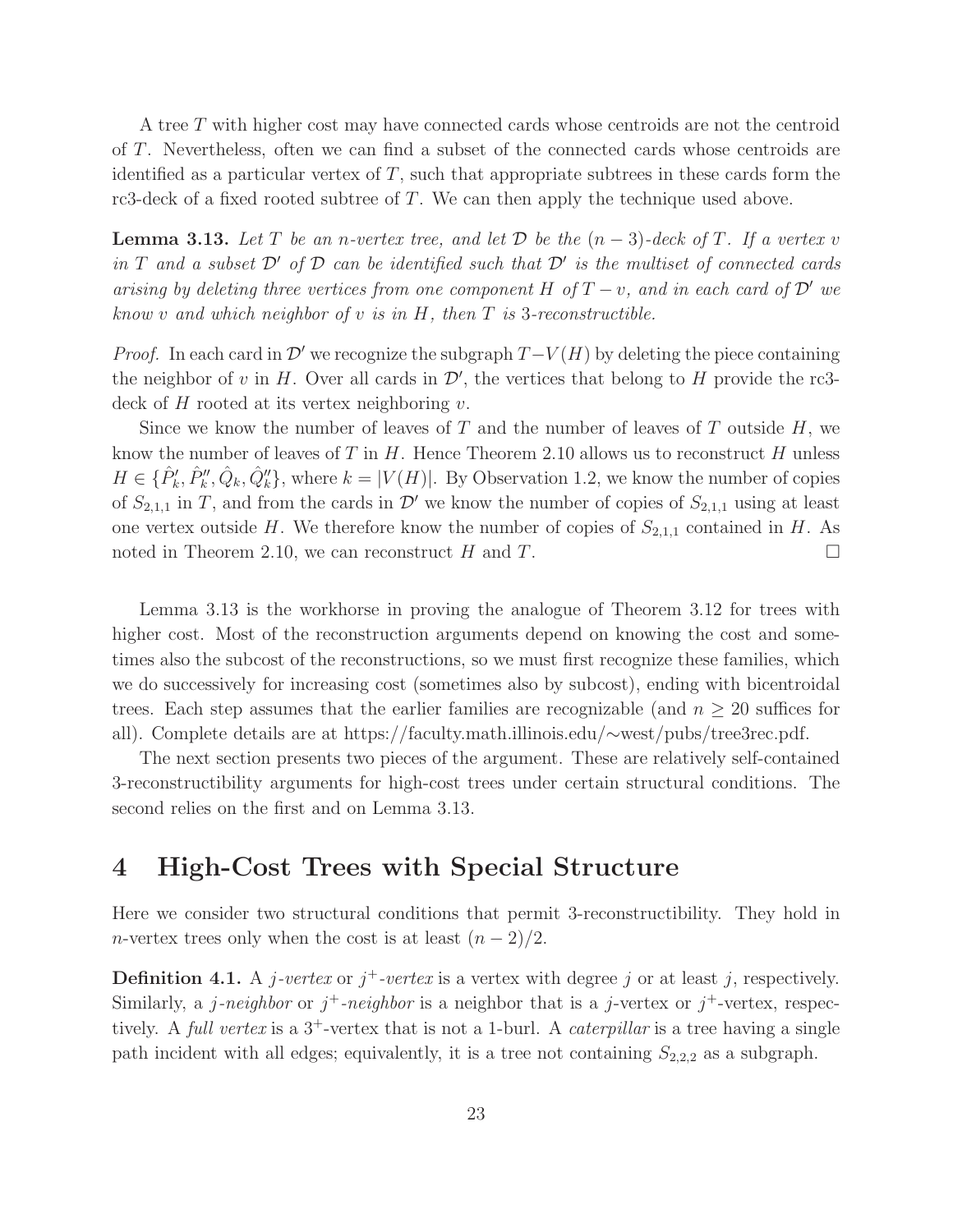**Theorem 4.2.** For  $n \geq 10$ , every n-vertex caterpillar having maximum degree at most 3 is 3-reconstructible.

*Proof.* Let  $\mathcal{D}$  be the  $(n-3)$ -deck of such an n-vertex tree. When  $n \geq 2\ell + 1$ , acyclic graphs are  $\ell$ -recognizable ([7]), and the number of edges is known from the 2-deck, so all reconstructions are trees. Also we know the degree list, since  $n - \ell \geq 5$  and these trees have no 4<sup>+</sup>-vertex. Finally, since  $n - \ell \geq 7$  we see that a tree with the given deck has no copy of  $S_{2,2,2}$ , and hence it is a caterpillar. Thus this family of *n*-vertex graphs is  $\ell$ -recognizable.

Let T be a reconstruction of D. We know the number s of 3-vertices in T and hence the number of vertices in a longest path in T; it is just  $n-s$ . Let the *end-distance* of a 3-vertex be its minimum distance from an endpoint of a longest path.

The short argument we give below handles all cases with  $s \geq 5$ . This argument is not valid when  $s \geq 4$ . However, those cases can also be handled by ad hoc arguments. We omit the details of those arguments.

Assume  $s \geq 5$ . Let  $\mathcal{D}'$  be the set of connected cards having a path with  $n - s$  vertices; such cards arise by deleting leaf neighbors of three distinct 3-vertices. Let  $v$  and  $w$  be the 3-vertices closest to the two ends of a longest path in  $T$ . The cards in  $\mathcal{D}'$  having 3-vertices farthest apart have  $v$  and  $w$  as 3-vertices, telling us their end-distances. If they have distinct end-distances, then the various cards in  $\mathcal{D}'$  having a 3-vertex closest to an endpoint of the path P with  $n - s$  vertices give us the positions of all the other 3-vertices, reconstructing T.

If v and w have the same end-distance r, then consider the cards in  $\mathcal{D}'$  where all 3-vertices have end-distance more than r. These arise by deleting the leaf neighbors of  $v, w$ , and one other 3-vertex; still at least two 3-vertices remain. Among these, the cards having 3-vertices farthest apart fix the end-distances of the second 3-vertex from each end.

Let q be the minimum end-distance among these two 3-vertices. If they both have enddistance q, then look at one card in  $\mathcal{D}'$  having one 3-vertex with end-distance q and no 3-vertex with end-distance r. This shows us the remaining 3-vertices, and we know exactly where to add the three missing leaves. If only one of these two has end-distance  $q$ , then consider the cards in  $\mathcal{D}'$  where the least end-distance of 3-vertices is q. Such cards are missing the leaf neighbors of v, w, and one other 3-vertex not having end-distance q. Since  $s \geq 5$ , over all such cards we obtain the positions of the other 3-vertices, since the 3-vertex with end-distance q distinguishes the two ends of P.  $\Box$ 

Note that the caterpillars in Theorem 4.2 and  $n$ -vertex trees having no full vertex as a centroid all have cost at least  $(n-2)/2$ .

**Theorem 4.3.** Let D be the  $(n-3)$ -deck of an n-vertex tree T. If T is unicentroidal with no unicentroidal card having a full vertex as centroid, or if  $T$  is bicentroidal with both centroids having degree 2, then T is 3-reconstructible, without knowing in advance the cost or subcost.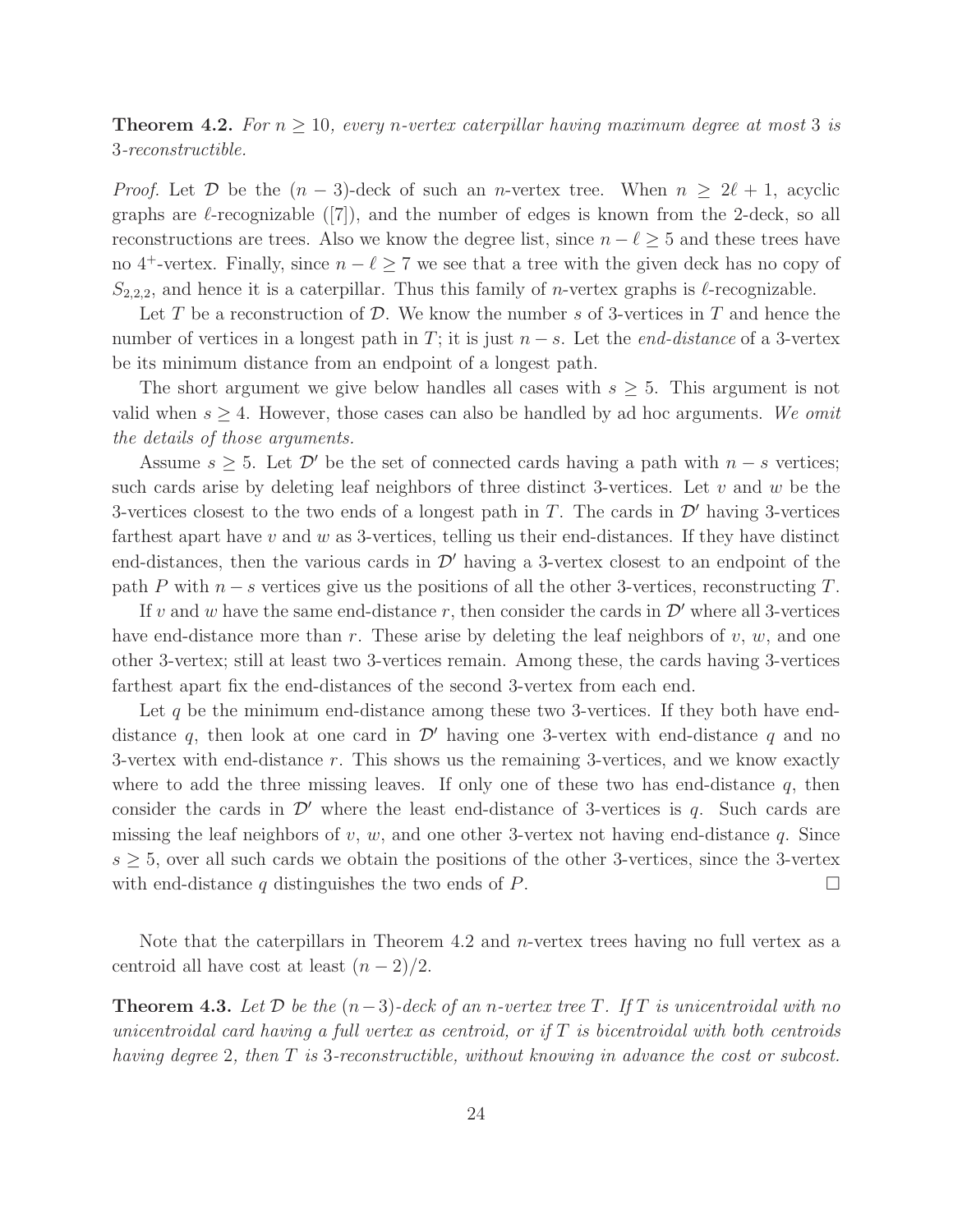*Proof.* Let T be a tree in this family, with  $(n-3)$ -deck D. If T has no full vertex at all, then  $T$  is a caterpillar with maximum degree at most 3, which by Theorem 4.2 is reconstructible from  $D$ . Hence we may assume that T has a full vertex.

Any centroid z of T is a centroid with degree  $d_T(z)$  in some connected card. Hence z must be a 1-burl or a 2-vertex. Thus T is a  $\left(\frac{n-2}{2}\right)$  $\frac{-2}{2}, \frac{n-2}{2}$  $\frac{-2}{2}$ )-tree, a  $\left(\frac{n-1}{2}\right)$  $\frac{-1}{2}, \frac{n-3}{2}$  $\frac{-3}{2}$ )-tree, a  $\left(\frac{n-1}{2}\right)$  $\frac{-1}{2}, \frac{n-1}{2}$  $\frac{-1}{2}$ )-tree, or a bicentroidal tree (with no full vertex as centroid).

We consider first which vertices can be centroids of cards of  $T$ . When  $T$  is unicentroidal, label  $z, x, X, x', X'$  as usual. In a  $\left(\frac{n-2}{2}\right)$  $\frac{-2}{2}, \frac{n-2}{2}$  $\frac{-2}{2}$ )-tree, deleting one leaf from each nontrivial piece plus any leaf from what remains yields a  $\left(\frac{n-4}{2}\right)$  $\frac{-4}{2}, \frac{n-6}{2}$  $\frac{-6}{2}$ )-card or  $\left(\frac{n-4}{2}\right)$  $\frac{-4}{2}, \frac{n-4}{2}$  $\frac{-4}{2}$ )-card with z as centroid. Deleting three vertices outside one of the nontrivial pieces yields a card with the root of that piece  $(x \text{ or } x')$  as the centroid.

In a  $\left(\frac{n-1}{2}\right)$  $\frac{-1}{2}, \frac{n-1}{2}$  $\frac{-1}{2}$ )-tree, deleting two vertices from one piece and one from the other yields a bicentroidal card with  $z$  as a centroid. Deleting three outside  $X$  yields a unicentroidal card with centroid x or, if x is a 2-vertex, a bicentroidal tree with centroids x and its neighbor in X (symmetrically for X'). Similarly for a  $\left(\frac{n-1}{2}\right)$  $\frac{-1}{2}, \frac{n-3}{2}$  $\frac{-3}{2}$ )-tree, except that deleting one vertex from X' and two from X yields a  $\left(\frac{n-5}{2}\right)$  $\frac{-5}{2}, \frac{n-5}{2}$  $\frac{-5}{2}$ )-tree with centroid z, while deleting three vertices outside  $X'$  yields a bicentroidal tree with centroids z and  $x'$ .

Consider a bicentroidal tree with centroids  $z$  and  $z'$  as the roots of branches Y and Y', and  $\langle x, z, z', x' \rangle$  being a path of nonleaf vertices. By symmetry, we describe only the cards where a majority of the deleted vertices are outside Y, since we are assuming  $d_T(z) = d_T(z') = 2$ . Deleting three vertices outside Y yields a card with centroid  $x$ , while deleting one vertex of Y and two outside Y yields a  $\left(\frac{n-4}{2}\right)$  $\frac{-4}{2}, \frac{n-4}{2}$  $\frac{-4}{2}$ )-card with centroid z.

Let v be a full vertex in T. In a card having  $v$  as a full vertex, we compute the distance from v to the centroid(s), taking the average of the two distances when the card is bicentroidal. In all types of trees above, this distance is minimized when all three deleted vertices are outside the piece or branch containing  $v$ . Otherwise, this distance is larger.

Let an *optimal card* be a connected card minimizing  $r$ , where in a unicentroidal tree  $r$ is the distance from the centroid to a closest full vertex, and in a bicentroidal card  $r$  is the minimum average distance from the two centroids to a single full vertex.

If no piece (or branch) occurs in all optimal cards, then each nontrivial piece of T has a full vertex at the same distance from the centroid in  $T$ . If these are  $v$  and  $v'$ , then some optimal cards have v as the closest full vertex (distance  $r$ ) from their centroid, while other cards have v ′ as this vertex (no card has both). Each optimal card contains one of the two resulting pieces, so over all optimal cards we obtain both. In each optimal card we see the centroid(s) of T and whether they have leaf neighbors, and in all cases we can determine  $T$ .

If in all optimal cards the piece containing a full vertex closest to the centroid is the same, then either it arises from the one full vertex in  $T$  or from two different full vertices in T. In the latter case, the non-constant pieces of the optimal cards provide two copies of the rc3-deck of the constant piece. In the former case, they give the rc3-deck of the piece of T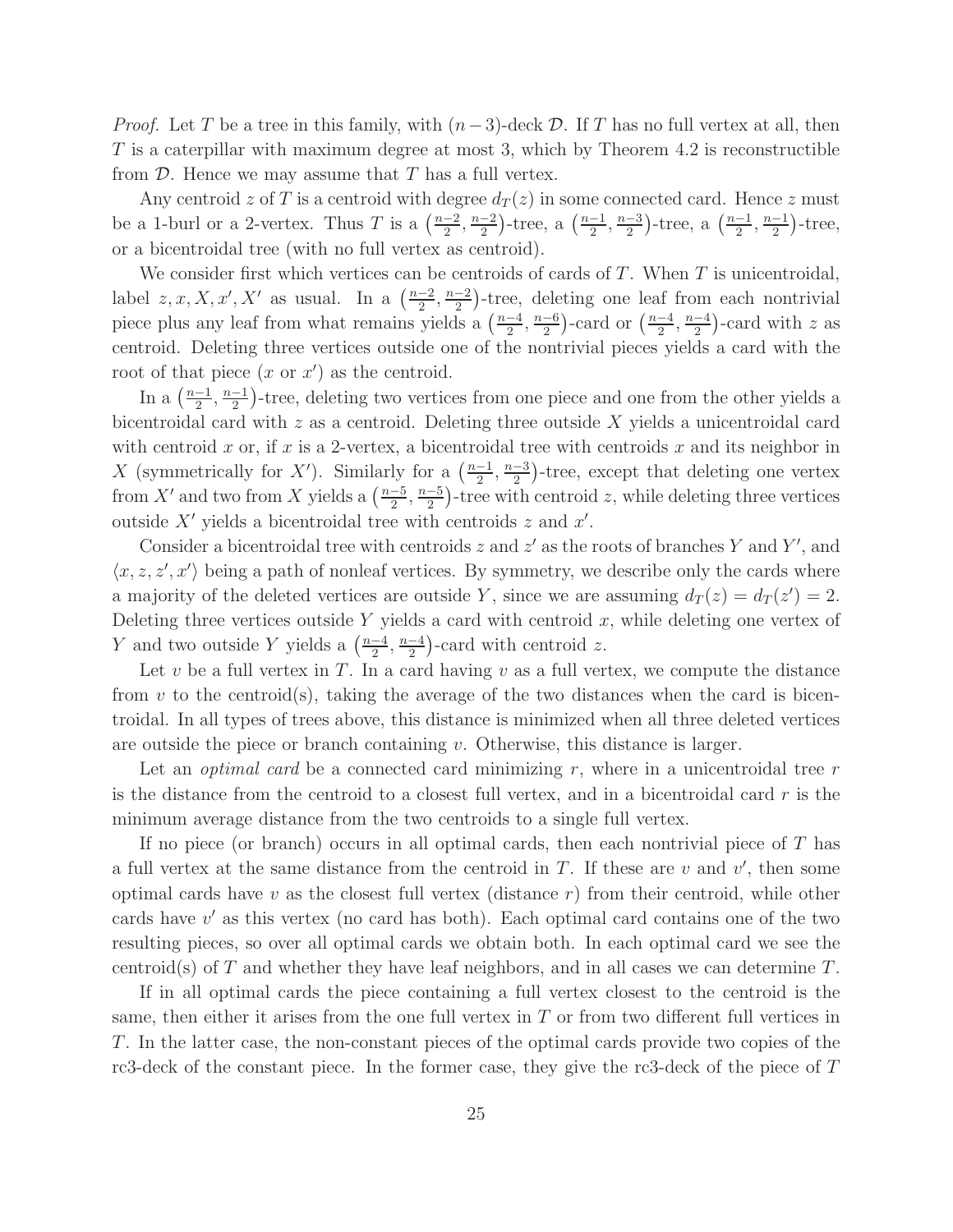not containing the constant piece, and we reconstruct by Lemma 3.13.

When the neighbor x of a centroid z is the centroid in the optimal cards, the rc3-deck of the non-constant piece tells us whether  $z$  is a 1-burl or a 2-vertex, which distinguishes between  $\left(\frac{n-2}{2}\right)$  $\frac{-2}{2}, \frac{n-2}{2}$  $\frac{-2}{2}$ )-trees and bicentroidal trees in this family. The same notion distinguishes between  $\left(\frac{n-1}{2}\right)$  $\frac{-1}{2}, \frac{n-3}{2}$  $\frac{-3}{2}$ )-trees and  $\left(\frac{n-1}{2}\right)$  $\frac{-1}{2}, \frac{n-1}{2}$  $\frac{-1}{2}$ )-trees in this family.

### Acknowledgement

We thank the referee for helpful comments.

# References

- [1] J. A. Bondy and R. L. Hemminger, Graph reconstruction—a survey, J. Graph Theory 1 (1977), 227–268.
- [2] W. B. Giles, Reconstructing trees from two-point deleted subtrees, Discrete Math. 15 (1976), 325–332.
- [3] C. Groenland, T. Johnston, A. Scott, and J. Tan, Reconstructing trees from small cards, arXiv:2103.13359.
- [4] P. J. Kelly, On isometric transformations, PhD Thesis, University of Wisconsin-Madison, 1942.
- [5] P. J. Kelly, A congruence theorem for trees, Pacific J. Math. 7 (1957), 961–968.
- [6] A. V. Kostochka, M. Nahvi, D. B. West, and D. Zirlin, Degree lists and connectedness are 3-reconstructible for graphs with at least seven vertices, *Graphs and Combinatorics* 36 (2020), 491–501.
- [7] A. V. Kostochka, M. Nahvi, D. B. West, and D. Zirlin, Acyclic graphs with at least  $2\ell+1$ vertices are  $\ell$ -recognizable, (submitted).
- [8] A. V. Kostochka and D. B. West, On reconstruction of graphs from the multiset of subgraphs obtained by deleting  $\ell$  vertices, IEEE Transactions on Information Theory, (published on-line March, 2020, DOI: 10.1109/TIT.2020.2983678).
- [9] B. Manvel, On reconstruction of graphs, in The Many Facets of Graph Theory (Proc. Conf. Western Mich. Univ., Kalamazoo, Mich., 1968), (Springer, 1969), 207–214.
- [10] B. Manvel, Some basic observations on Kelly's conjecture for graphs, Discrete Math. 8 (1974), 181–185.
- [11] W. J. Myrvold, The ally-reconstruction number of a tree with five or more vertices is three, J. Graph Theory 14 (1990), 149–166.
- [12] V. Nýdl, A note on reconstructing of finite trees from small subtrees, Acta Univ. Carol. Math. Phys. 31 (1990), 71–74.